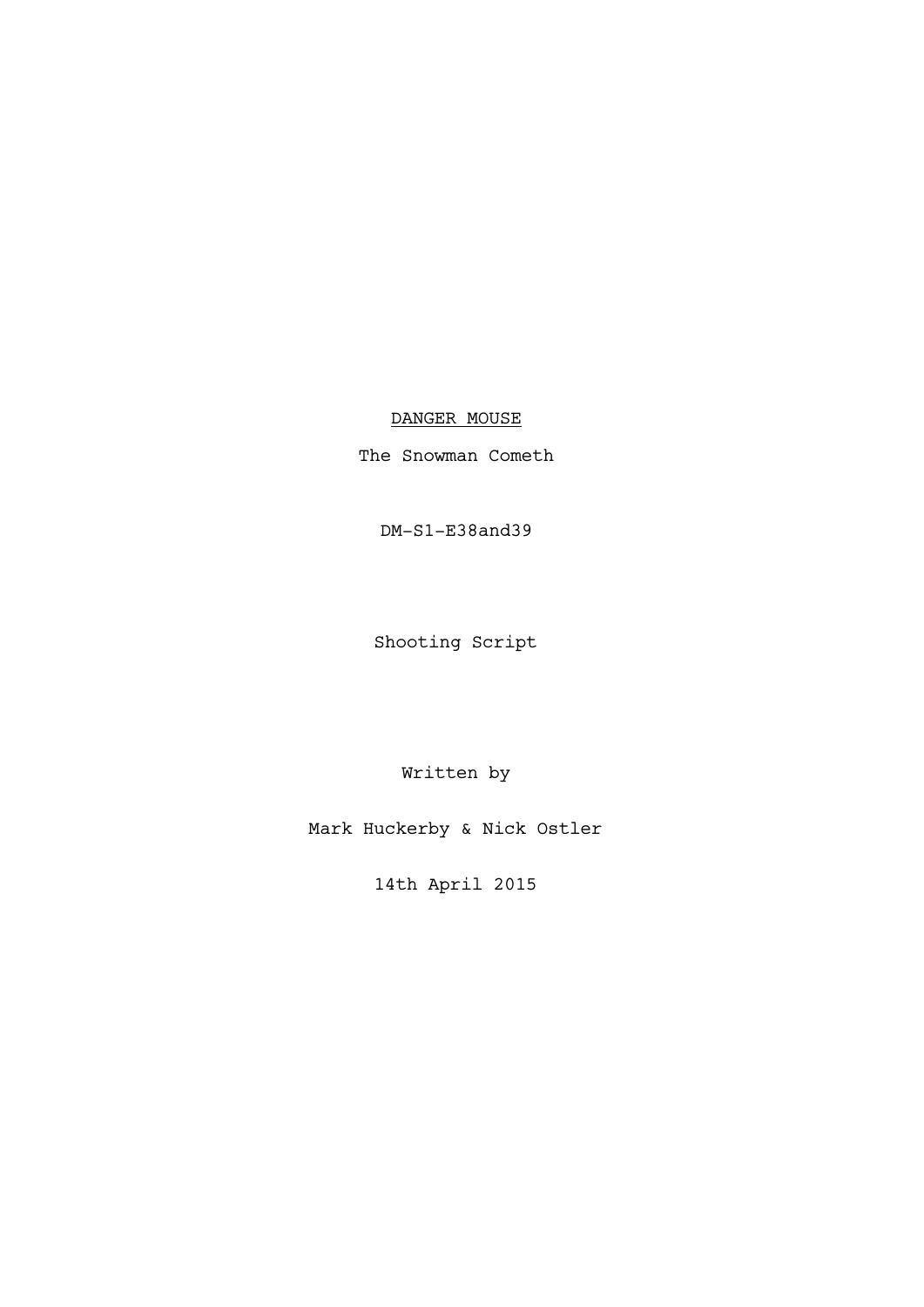| 1 | EXT. LONDON - DAY                                                                                                                                                                                                                                                                                                          | $\mathbf{1}$ |
|---|----------------------------------------------------------------------------------------------------------------------------------------------------------------------------------------------------------------------------------------------------------------------------------------------------------------------------|--------------|
|   | A Christmas-tastic picture-postcard snowy, London, with loud<br><christmas music="">.</christmas>                                                                                                                                                                                                                          |              |
| 1 | NARRATOR (V.O.)<br>Christmas in London! It's the most<br>wonderful time of the year. Carol<br>singers!                                                                                                                                                                                                                     | $\mathbf{1}$ |
|   | DICKENSIAN CAROL SINGERS sing next to BIG MIKE'S PIE STORE.                                                                                                                                                                                                                                                                |              |
| 2 | NARRATOR (V.O.)<br>Big Mike's Holly and Ivy Pies!                                                                                                                                                                                                                                                                          | 2            |
|   | A CAROL SINGER takes a bite of a pie, <yelps> and painfully<br/>pulls a bit of spikey holly out of her mouth.</yelps>                                                                                                                                                                                                      |              |
| 3 | NARRATOR (V.O.)<br>Snowmen!                                                                                                                                                                                                                                                                                                | 3            |
|   | The SNOWMAN, initially looking happy and still, next to a<br>outdoor tree, like a real snowman.                                                                                                                                                                                                                            |              |
| 4 | NARRATOR (V.O.)<br>But that's no ordinary snowman!                                                                                                                                                                                                                                                                         | 4            |
|   | His face twists into a sneer and he <laughs> an evil laugh.</laughs>                                                                                                                                                                                                                                                       |              |
| 5 | <b>NARRATOR</b><br>Yes, it wouldn't be a Danger Mouse<br>Christmas special without a<br>dastardly seasonal villain!                                                                                                                                                                                                        | 5            |
|   | THE SNOWMAN smashes the Christmas tree away, then glides down<br>the road, scattering the carol singers.                                                                                                                                                                                                                   |              |
| 6 | THE SNOWMAN<br>I AM THE SNOWMAN! Feel the awesome<br>chill of winter's breath!                                                                                                                                                                                                                                             | 6            |
|   | The Snowman breathes on a Carol Singer's neck. She simply<br>wraps a scarf a little tighter. The Snowman glides away<br><cackling>. He bursts into a park where Tiny Tim is limping<br/>sadly along a path. The Snowman sprays the ground, turning it<br/>into ice. The Park now looks like a winter wonderland</cackling> |              |
| 7 | THE SNOWMAN (CONT'D)<br>Behold a new, icy Dawn of Terror!                                                                                                                                                                                                                                                                  | 7            |
|   | Tiny Tim <cheers> and start skating. He's not terrified.</cheers>                                                                                                                                                                                                                                                          |              |
| 8 | THE SNOWMAN (CONT'D)<br>That's right, warm-skins, I shall<br>freeze you in the icy blast of-                                                                                                                                                                                                                               | 8            |
|   |                                                                                                                                                                                                                                                                                                                            |              |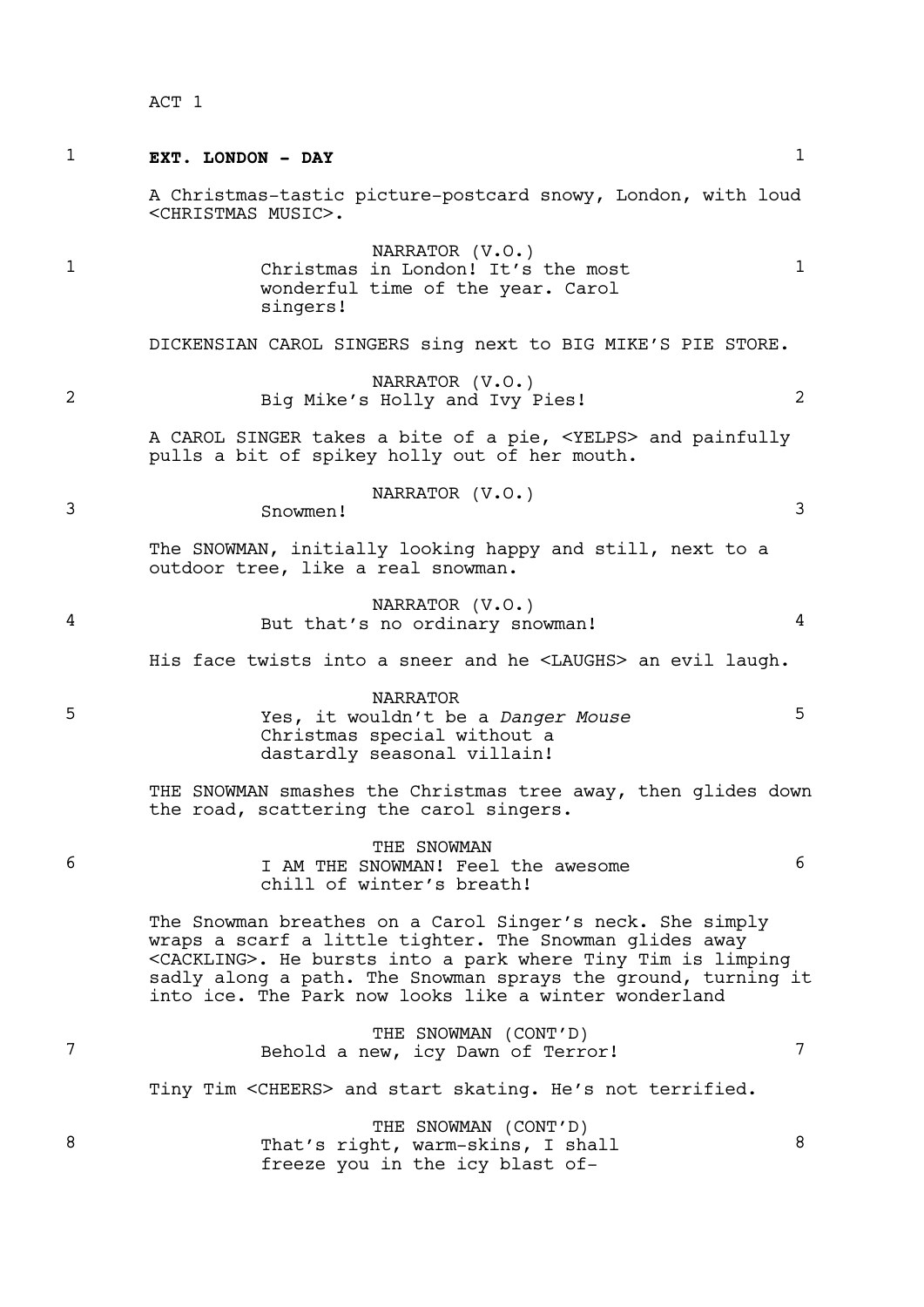Record scratch.

| 9  | NARRATOR (V.O.)<br>I'm so sorry everyone, the Snowman<br>was the only villain available. All<br>the proper ones are busy<br>celebrating the season of peace and<br>goodwill. | 9       |
|----|------------------------------------------------------------------------------------------------------------------------------------------------------------------------------|---------|
|    | CUTAWAY - GREENBACK, LOOCIFER, QUARK, THE PRINCESS and COUNT<br>DUCKULA are sitting around a Christmas tree. The Baron puts<br>his arm around Loocifer.                      |         |
| 10 | DR LOOCIFER<br>Merry Christmas, Baron. And peace<br>on Earth.                                                                                                                | 10      |
| 11 | <b>BARON GREENBACK</b><br>What!? NEVER!                                                                                                                                      | 11      |
|    | The villains all immediately start fighting each other.                                                                                                                      |         |
|    | BACK TO THE ICY PARK where the Snowman is standing angrily<br>with his twigs on his hips.                                                                                    |         |
| 12 | THE SNOWMAN<br>I AM a real villain! Check this<br>out: Deploy SNOW BLASTERS!                                                                                                 | $12 \,$ |
|    | He stomps his feet, sending up a shower of snow which he<br>forms into two snowballs. He throws them at the Carol Singers<br>but misses.                                     |         |
| 13 | THE SNOWMAN (CONT'D)<br>Um that was a warning shot.                                                                                                                          | 13      |
|    | A snowball hits him.                                                                                                                                                         |         |
| 14 | THE SNOWMAN (CONT'D)<br>Ow! Who threw that?                                                                                                                                  | 14      |
|    | Pull back to reveal the snowball thrower: DANGER MOUSE,<br>looking unconcerned.                                                                                              |         |
| 15 | DANGER MOUSE<br>Can we just get on with this? It is<br>Christmas Eve and we've got a lot<br>to do before tomorrow.                                                           | 15      |
|    | REVEAL: Penfold nearby in the Danger Car wrapping presents.                                                                                                                  |         |
| 16 | PENFOLD<br>Take your time. I'm still wrapping<br>the Colonel's present.                                                                                                      | 16      |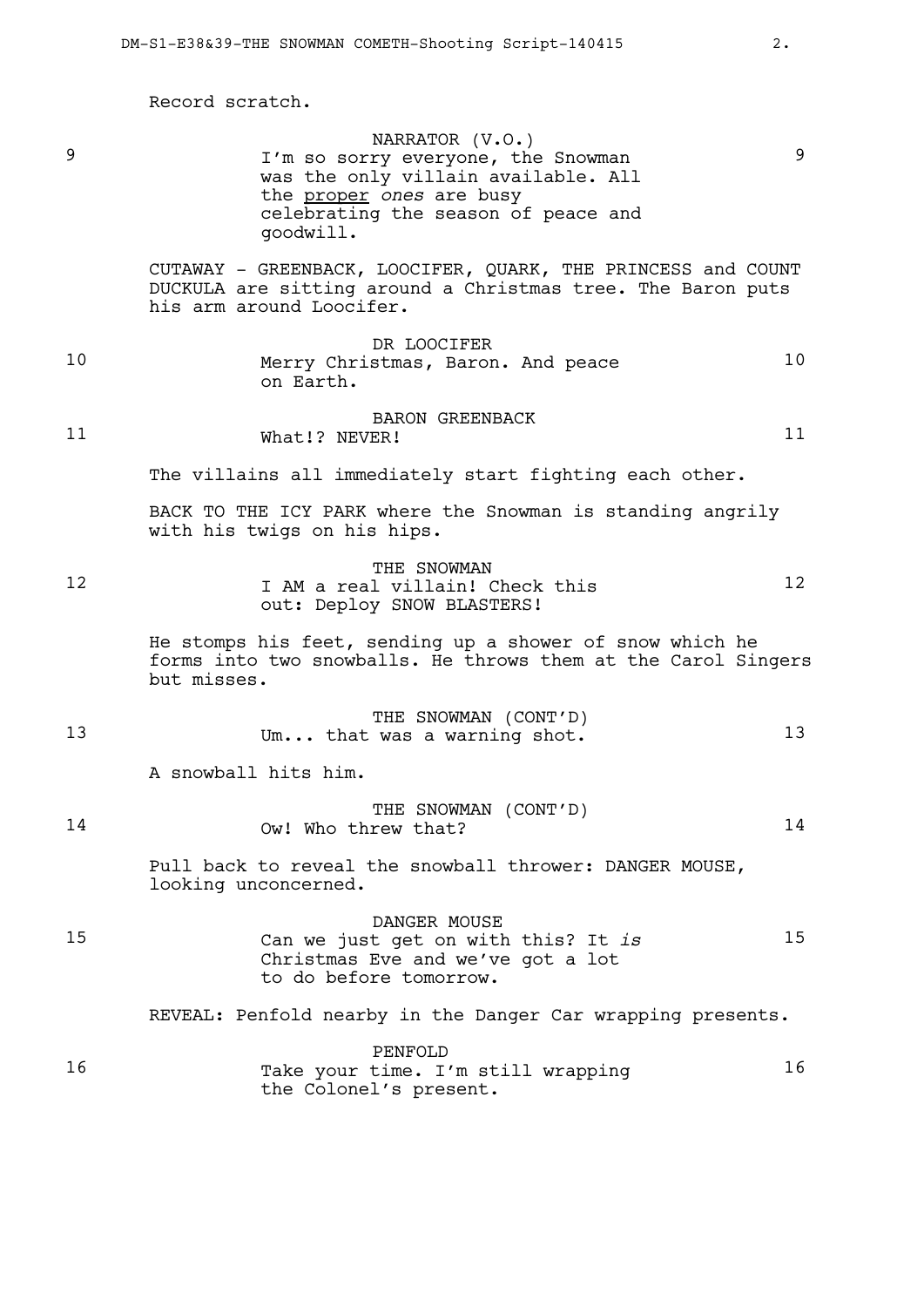THE SNOWMAN 17 Silence non-carrot noses! Soon my 17 blizzard of doom will- hey, give that back!

> Tiny Tim has pulled out his twig arm and is using it as a crutch.

#### TINY TIM 18 Thanks for the crutch, dummy. 18

DM stifles a <GIGGLE> and soon Big Mike, the carol singers and Tiny Tim are all <LAUGH> along as well, pointing at The Snowman who looks around, angry.

THE SNOWMAN 19 How dare you diss my awesome 19 powers! Deploy panic buttons!

> Pop, pop, pop: the Snowman's buttons fly off to no effect whatsoever. Everyone <LAUGHS EVEN HARDER>

DANGER MOUSE 20 (sighs) Better put him out of his 20 misery... Danger Skates!

> Rocket Ice Skates pop out from DM's boots and he zooms across the ice, pirouettes, flies into a triple spin and lands perfectly next to the Snowman, spins him round and throws him straight into the back seat of the Danger Car, where the automatic seat belt grips him. <APPLAUSE>.

# THE SNOWMAN 21 Release me, or I will destroy you! 21 PENFOLD 22 Can I borrow your twig? 22 Penfold grabs the snowman's 'finger' and uses it to help him wrap the present. DM climbs into the driver's seat. DANGER MOUSE 23 Honestly, Snowman, I just don't 23 think you've got what it takes to be a super-villain. THE SNOWMAN 24 Lies! One day the world will feel 24 the power of my wintry terr- Are these seats *heated*? The Snowman melts as they drive off. SNOWMAN

25 I'm melting... 25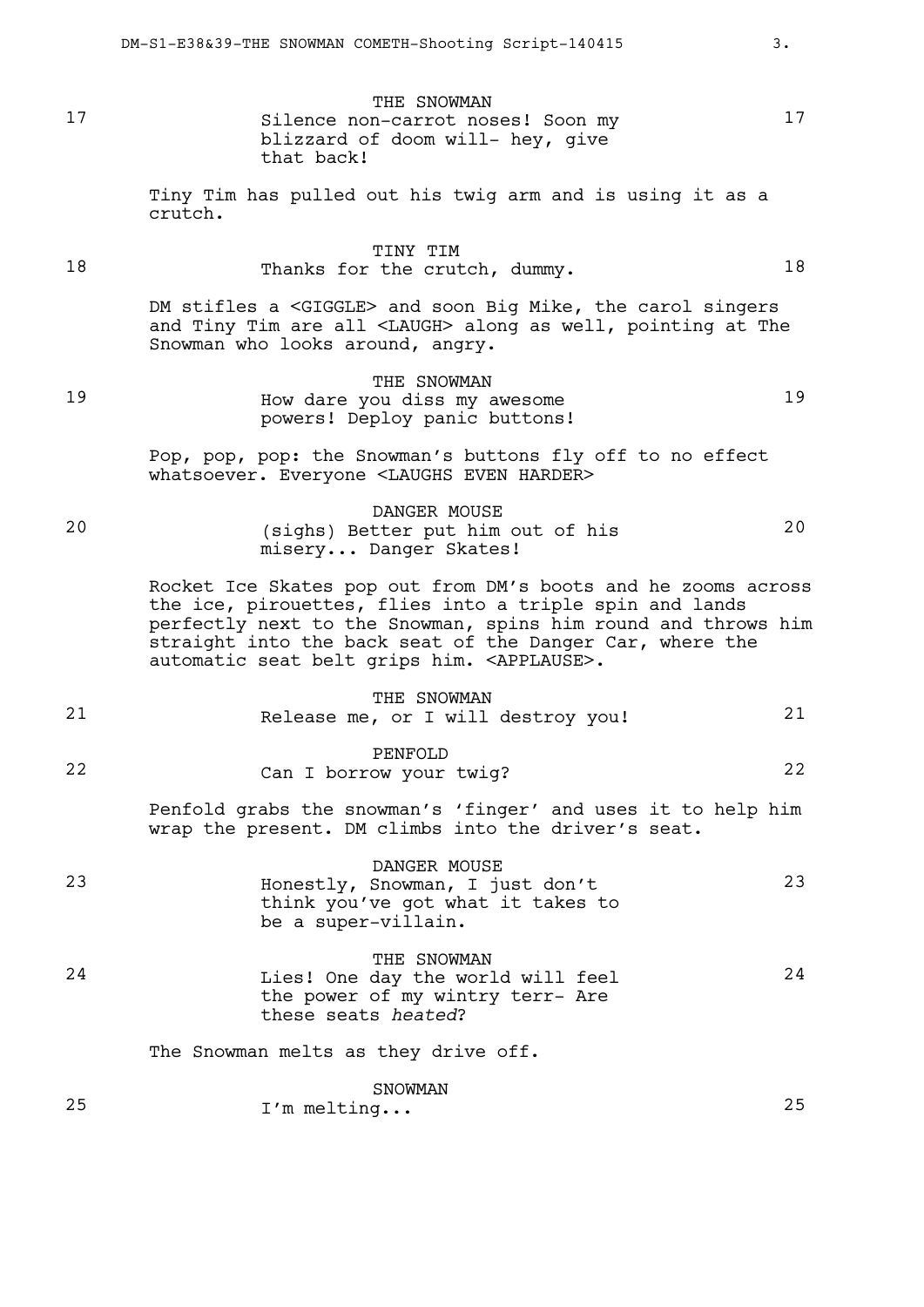| 26 | DANGER MOUSE<br>That reminds me we need ice cubes<br>for the Christmas party.                                                                              | 26 |
|----|------------------------------------------------------------------------------------------------------------------------------------------------------------|----|
| 27 | PENFOLD<br>I'll add it to the list.                                                                                                                        | 27 |
|    | The Snowman is now mainly water and leaking out the door.                                                                                                  |    |
| 28 | SNOWMAN<br>I will have my revenge<br><gurgle></gurgle>                                                                                                     | 28 |
|    | All that's left is the twig, some coal and a carrot. DM turns<br>and grabs the carrot.                                                                     |    |
| 29 | DANGER MOUSE<br>Add dips to the list, this'll never<br>be enough to go round.                                                                              | 29 |
| 2  | INT. DANGER HQ - NIGHT                                                                                                                                     | 2  |
|    | Penfold is spotlit, making a heartfelt declaration to his<br>friends.                                                                                      |    |
| 30 | PENFOLD<br>and so, in summary, those are<br>the 53 reasons why I firmly believe<br>that I should be allowed to open my<br>presents early on Christmas Eve. | 30 |
|    | Lights up on the Agency's Christmas party. The HQ is decked<br>out with an impressive tree, presents and tinsel.                                           |    |
| 31 | PROFESSOR SQUAWKENCLUCK<br>No chance. Anticipation is half the<br>fun. Pass me a biscuit.                                                                  | 31 |
|    | Penfold turns away and Squawkencluck quickly whips out a<br>SCANNER and scans one of her presents. She sighs, resigned.                                    |    |
| 32 | PROFESSOR SQUAWKENCLUCK (CONT'D)<br>Another new hair dryer. Brilliant.<br>They know me so well.                                                            | 32 |
|    | Penfold offers Squawk a plate of Christmas-tree shaped<br>biscuits, as DM strides over with a large pile of presents to<br>put under the tree.             |    |
| 33 | PENFOLD<br>Remember what we agreed, Chief. No<br>dangerous presents like last year.                                                                        | 33 |
| 34 | DANGER MOUSE<br>As if I'd forget.                                                                                                                          | 34 |

He looks nervously at the pile of presents. He has forgotten.

DM-S1-E38&39-THE SNOWMAN COMETH-Shooting Script-140415 4.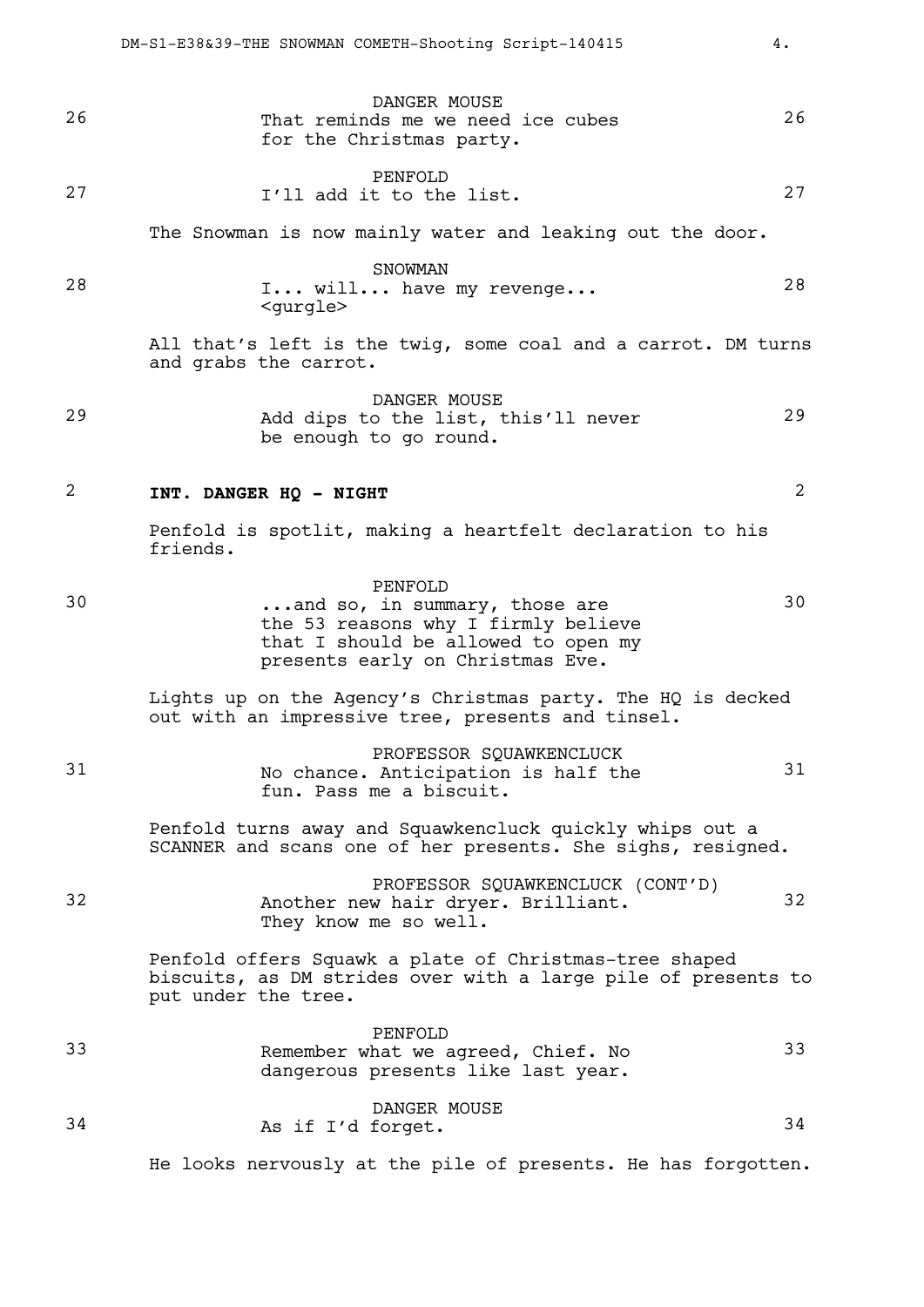| 3  | 3<br>FLASHBACK. LAST YEAR.                                                                                                                                                                                                                                    |  |
|----|---------------------------------------------------------------------------------------------------------------------------------------------------------------------------------------------------------------------------------------------------------------|--|
|    | Penfold unwraps a present and a long tentacle shoots out and<br>wraps itself round Penfold's neck.                                                                                                                                                            |  |
| 35 | DANGER MOUSE<br>35<br>He likes you! Don't make prolonged<br>eye contact.                                                                                                                                                                                      |  |
| 36 | PENFOLD (V.O.)<br>36<br>And the year before that.                                                                                                                                                                                                             |  |
| 4  | 4<br>FLASHBACK. THE YEAR BEFORE THAT.                                                                                                                                                                                                                         |  |
|    | Penfold zooms through HQ out of control on a super-fast<br>ROCKET CYCLE - <screaming>.</screaming>                                                                                                                                                            |  |
| 37 | DANGER MOUSE<br>37<br>You said you wanted a bike!                                                                                                                                                                                                             |  |
|    | Penfold SMASHES through the window and DM dives after him.                                                                                                                                                                                                    |  |
| 38 | PENFOLD (V.O.)<br>38<br>And the year before that.                                                                                                                                                                                                             |  |
| 5  | 5<br>FLASHBACK. THE YEAR BEFORE THAT.                                                                                                                                                                                                                         |  |
|    | Penfold looks nervously at a huge present - clearly a massive<br>monster with horns and claws, wrapped up with a bow.                                                                                                                                         |  |
| 39 | DANGER MOUSE<br>39<br>Can you guess what it is?                                                                                                                                                                                                               |  |
|    | The Present swallows Penfold whole.                                                                                                                                                                                                                           |  |
| 6  | 6<br>PRESENT DAY.                                                                                                                                                                                                                                             |  |
|    | DM, fixed smile.                                                                                                                                                                                                                                              |  |
| 40 | DANGER MOUSE<br>40<br>Absolutely no dangerous presents<br>this year, Penfold. I promise.                                                                                                                                                                      |  |
|    | Penfold turns and walks off. DM drops the smile and hurriedly<br>hides the presents behind the sofa. They variously <glow>,<br/><shake>, <growl> and <fizz>.</fizz></growl></shake></glow>                                                                    |  |
|    | Penfold returns with more biscuits. DM quickly hides a final<br><ticking> gift under a sofa cushion, and sits on it. A<br/>muffled EXPLOSION. Smoke pours out beneath him as Penfold and<br/>Squawkencluck look over and DM whistles, nonchalantly.</ticking> |  |
|    | Suddenly HQ is filled with blinding light and tinny, recorded<br>Christmas Music.                                                                                                                                                                             |  |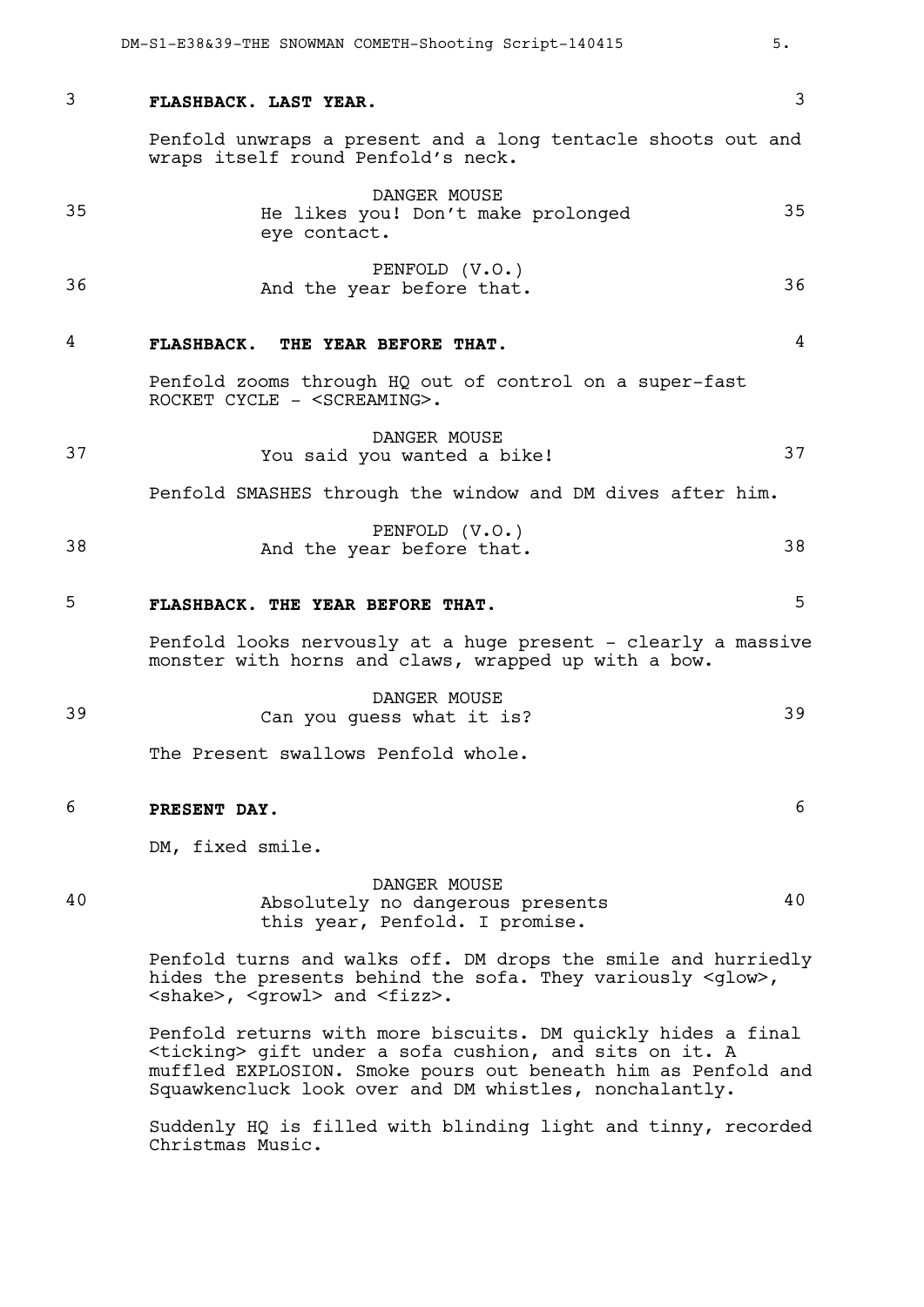COLONEL K (O.S.) 41 Sorry, it's my new Christmas 41 jumper. Hang on! I'll turn it off. COLONEL K appears, the LED flashing lights dimming on his oversized, tacky Christmas jumper. COLONEL K (CONT'D) 42 Ah, there you are DM. 42 DM rubs his eyes, focuses. DANGER MOUSE 43 Merry Christmas, Colonel. 43 COLONEL K 44 I wish it was DM! Someone has 44 threatened to KIDNAP SANTA CLAUS! ON CHRISTMAS EVE! DM recoils. DANGER MOUSE 45 <GASP> 45 Penfold hides his face. PENFOLD  $46$   $<sub>GASP</sub> > 46$ </sub> Squawkencluck shrugs. PROFESSOR SQUAWKENCLUCK 47 Big deal. Santa's not real. Flying 47 reindeer? Magic sleighs? Elves? Give me a break. SANTA, in hologram form, pops up next to Colonel K. PROFESSOR SQUAWKENCLUCK (CONT'D) 48 Pah! That could be anyone. SANTA 49 Ho, ho, ho! Merry Christmas! Sorry 49 I can't be there in person, but it's the busiest night of the year here in the North Pole. Ho, ho, ho! PROFESSOR SOUAWKENCLUCK 50 I'm going to the lab. Let me know 50 when The Loch Ness Monster and Bigfoot arrive.

Professor Squawkencluck exits.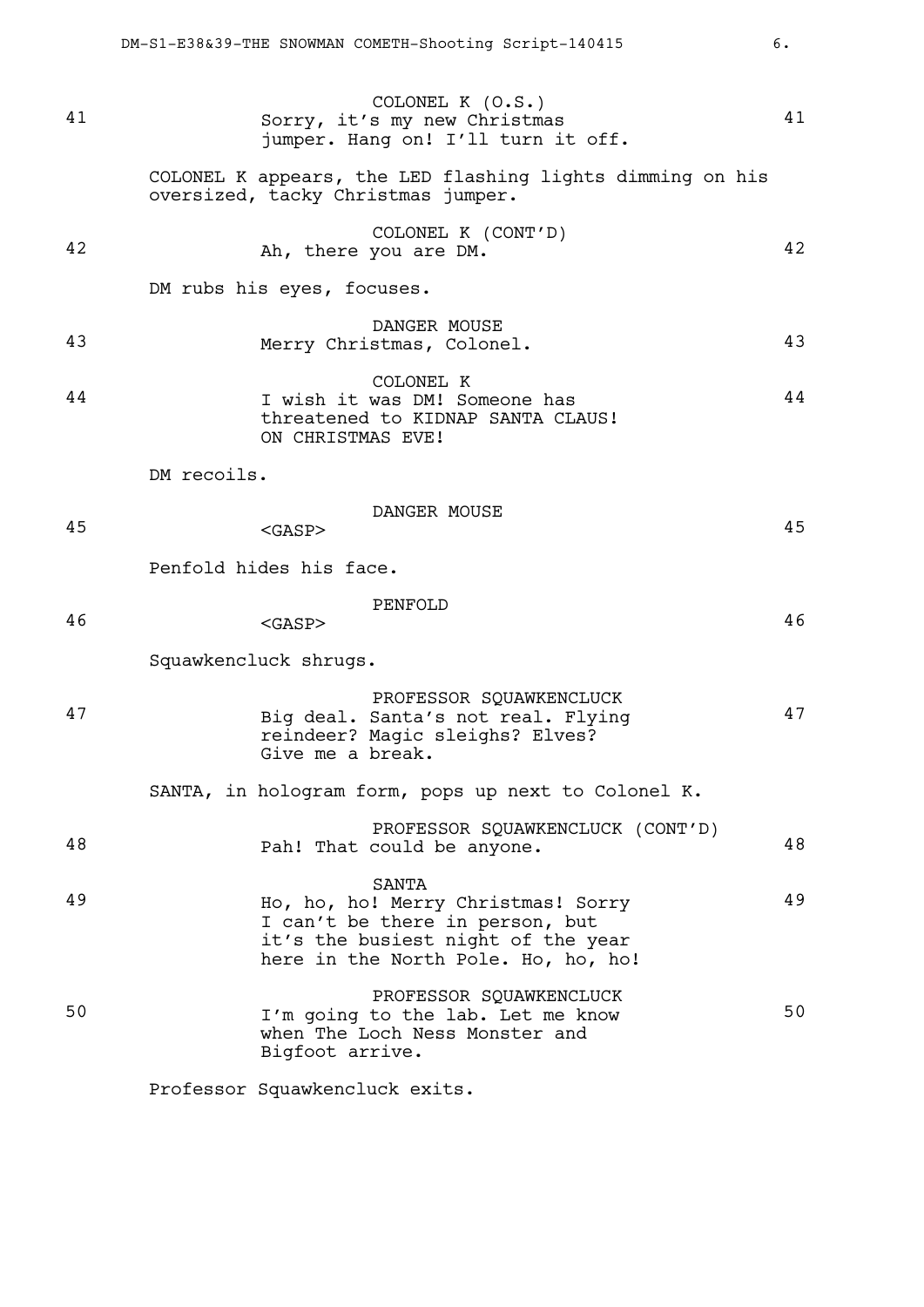DANGER MOUSE 51 15 July 11 Vou're in danger, Santa, you've 51 come to the right people. We're a highly skilled, professional team-PENFOLD 52 SANTA, SANTA, SANTA! Penfold jumps up and down, sprints to embrace Santa, forgets it's a hologram and SMACKS into a wall. DANGER MOUSE 53 Why do you think someone wants to 53 kidnap you, Mr Claus? Santa holds up a nightmarish-looking, bug-eyed dolly and pulls its cord. The dolly speaks in a disconcertingly low, gruff voice. Her eye falls out on a spring. DOLLY 54 This Christmas will be your last, 54 Santa! I want what is yours! SANTA 55 Ho, ho, ho! 55 COLONEL K 56 I hardly think this is a laughing 56 matter, Santa. SANTA 57 Sorry, that was the nervous laugh. 57 I only have one laugh. DANGER MOUSE 58 Lock your doors and block the 58 chimney Santa, we're on our way... with jingle bells on! ACT 2

# 7 **EXT. SANTA'S GROTTO - NIGHT** 7

A dreamy, peaceful winter wonderland vista of candy canes, giant presents, trees and the ginger-bread style Santa's workshop. Idyllic Christmas music.

|    | COLONEL K (O.S.)                                                           |    |  |  |
|----|----------------------------------------------------------------------------|----|--|--|
| 59 | You must keep Santa safe until he's<br>delivered all his presents, DM. But | 59 |  |  |
|    | try not to get in the way.                                                 |    |  |  |
|    | DANGER MOUSE (O.S.)                                                        |    |  |  |

60 Don't worry Colonel, he won't even 60 know we're there.

The Danger Car crashes through the grotto as it lands.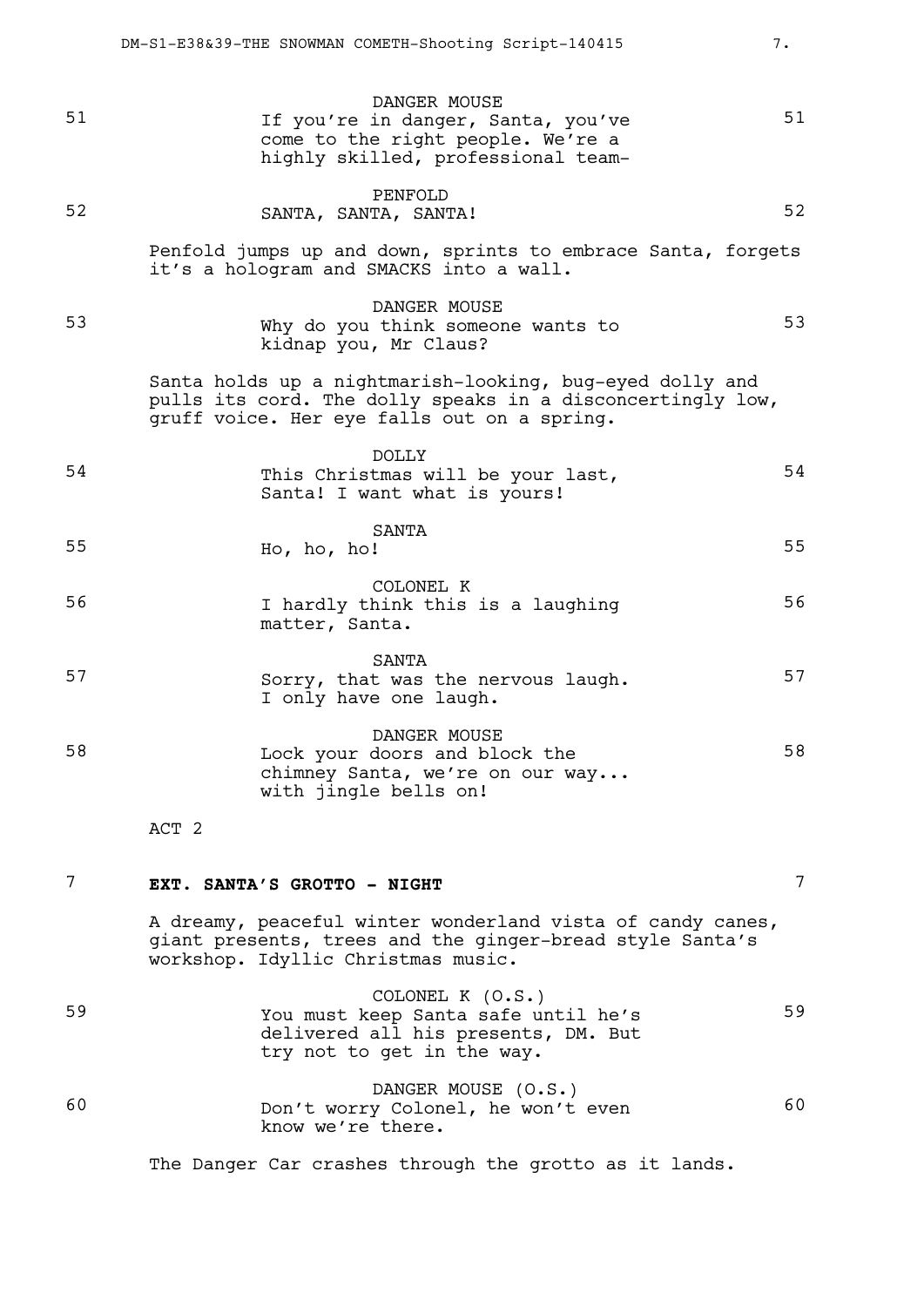ELF VOICE (O.S. OVER TANNOY) 61 Santa's Sleigh departure in T-Minus 61 ten minutes. Yay!

### 8 **INT. SANTA'S GROTTO - NIGHT** 8

Santa is giving a tour of the vast, busy workshop. Conveyor belts of presents of all shapes and sizes whizz past on a present wrapping machine while DM and Penfold, wearing dark glasses, act like a special agents guarding the President.

DM forward rolls ahead of Santa, checks a doorway, scans the corners and speaks into a wrist mic.

DANGER MOUSE 62 Big Red One is on the move, repeat, 62 Big Red One is on the move.

Reveal Penfold, next to him also in dark glasses.

PENFOLD 63 I'm right here, Chief. Whooa- 63

> Penfold is yanked out of shot, by an angry senior Elf holding an elf costume.

|    | KTKT                                |    |
|----|-------------------------------------|----|
| 64 | What are you playing at? This isn't | 64 |
|    | a standard issue wrapping uniform!  |    |
|    | Honestly, call yourself an elf!?    |    |

She pulls the Elf costume onto Penfold.

|    | PENFOLD |                                     |  |
|----|---------|-------------------------------------|--|
| 65 |         | I'm not an Elf, I'm a secret agent. |  |

|    | KIKI                           |    |
|----|--------------------------------|----|
| 66 | Yeah, yeah and I'm the world's | 66 |
|    | shortest giant. Move it!       |    |

Kiki jostles Penfold over to a conveyor belt where he starts wrapping presents. Then she marches over to Santa.

| 67 | KIKI (CONT'D)                   |  |  |
|----|---------------------------------|--|--|
|    | Santa! Presents are prepped and |  |  |
|    | ready for delivery- ow!         |  |  |
|    |                                 |  |  |

Danger Mouse rugby tackles Kiki to the ground.

|    | DANGER MOUSE                      |    |
|----|-----------------------------------|----|
| 68 | Incoming Target secure!           | 68 |
|    | (to Kiki)                         |    |
| 69 | Who are you? Who do you work for? | 69 |
|    | Why are you wearing curly boots?  |    |

Santa watches aghast as Danger Mouse frisks her.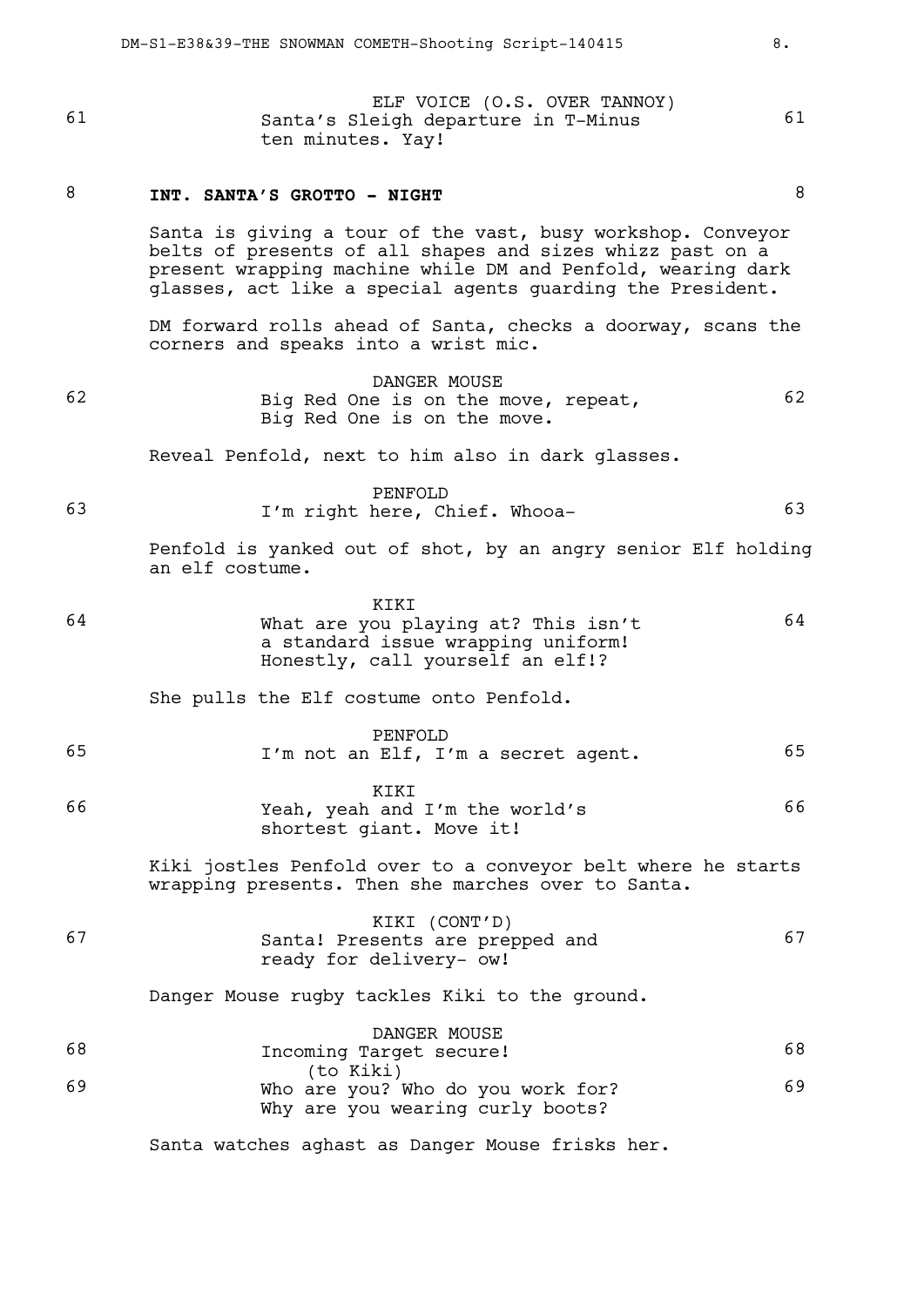SANTA 70 That's Kiki! She's in charge of 70 gift wrapping. DM, still suspicious, picks up an annoyed Kiki who kicks DM in the shins before walking off in a huff. DANGER MOUSE 71 Ow! Sorry about that, but no one is 71 above suspicion. Santa is there anyone who might be angry with you? SANTA 72 Just everyone on the Naughty List. 72 Santa pulls out a disconcertingly long list of names from his pocket - it unspools and tails off into the distance. Penfold trips over it and lands on a conveyor belt where the machinery picks him up, upside-down and wraps him as a present (only his face is still showing), slams a bow on him and drops him back on the conveyor belt. DM yanks him off. PENFOLD 73 Phew! Thanks Chief! 73 DANGER MOUSE 74 Going undercover, 'eh Penfold? Good 74 thinking! Carry on. He throws him back on the conveyor belt. It carries him off. PENFOLD 75 Chieeeef! 75 9 **INT. THE SLEIGH LAUNCH PAD - NIGHT** 9 An impressive hall, where all the conveyor belts full of presents converge and run onto the back of Santa's Sleigh which sits like the space shuttle on a launch pad. ELF GROUND CREW attend to it. Santa and Danger Mouse walk in. ELF VOICE (O.S. OVER TANNOY) 76 Present delivery in t-minus four 76 minutes. Yippee, repeat, yippee. Penfold falls off the conveyor belt and lands next to DM and Santa. He looks at the sleigh in awe. PENFOLD 77 Whoa. The sleigh! I feel truly 77 humbled to be in its presence.

Penfold takes a selfie with him and Santa on his phone.

<BEAT> Selfie!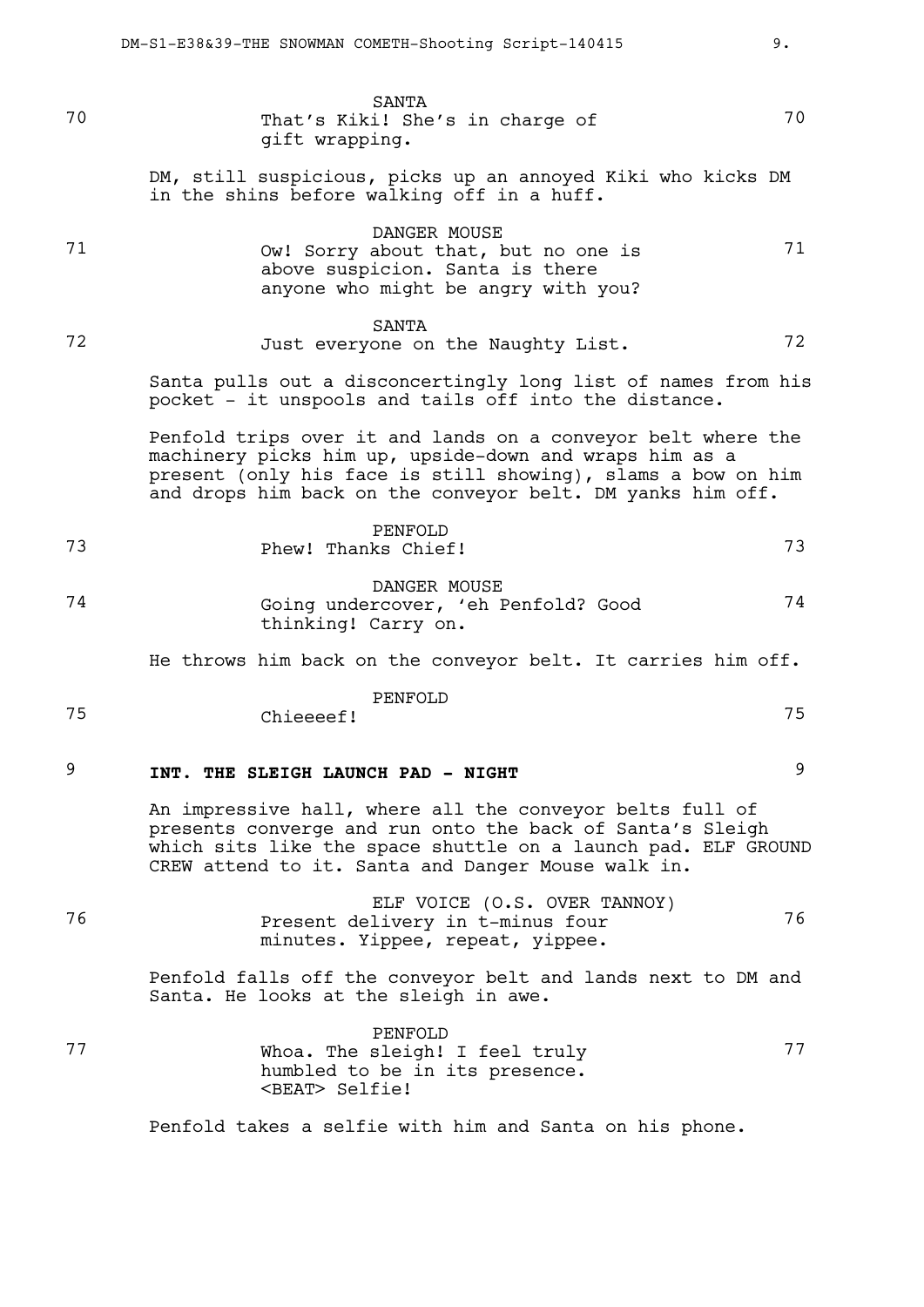78 I've always wondered, Santa, how do 78

#### SANTA 79 **I'll show you.** 79

world in a single night?

A choir of heavenly voices sing as a dais rises out of the floor, on top is SANTA'S BIG RED HAT. It fizzes with magical energy. Reveal the singing is coming from a choir of elves.

SANTA (CONT'D) 80 It's my magic hat that makes 80 Christmas possible. AND it keeps my ears warm too.

DANGER MOUSE

you manage to deliver presents to every boy and girl in the whole

ELF VOICE (O.S.) 81 Departure in T-minus one minute. 81

82 Crumbs! 82

PENFOLD

Santa puts the Hat on and shakes it - magic dust rises off the bobble and lands on the sleigh, making it float.

Doors burst open and the REINDEER emerge like the astronauts in The Right Stuff, strutting by a line of applauding elves.

REVEAL: DM is in among them, frisking them, riding on them, patting them down, using his iPatch to scan them. He focuses on one LARGE REINDEER, noticeably fatter than the rest.

The iPATCH graphic superimposes speculative images of people hiding inside, pantomime horse-style.

|    | DANGER MOUSE                       |    |  |  |
|----|------------------------------------|----|--|--|
| 83 | It's the oldest trick in the book! | 83 |  |  |
|    | No Reindeer could be this large    |    |  |  |
|    | this is an IMPOSTER!               |    |  |  |
|    |                                    |    |  |  |

Elves <GASP> as DM pulls its antlers. They don't move.

|    |                  | DANGER MOUSE (CONT'D) |    |  |
|----|------------------|-----------------------|----|--|
| 84 | Oh. Awkward. Ow! |                       | 84 |  |

Kiki kicks DM in the shins as the Reindeer are harnessed to the front of the sleigh as Santa climbs onboard.

DANGER MOUSE (CONT'D) 85 Well Santa, looks like the threat 85 was a false alarm. I declare the North Pole clear and safe.

|    |                         | ELF VOICE (O.S.) |    |
|----|-------------------------|------------------|----|
| 86 | T-minus thirty seconds. |                  | 86 |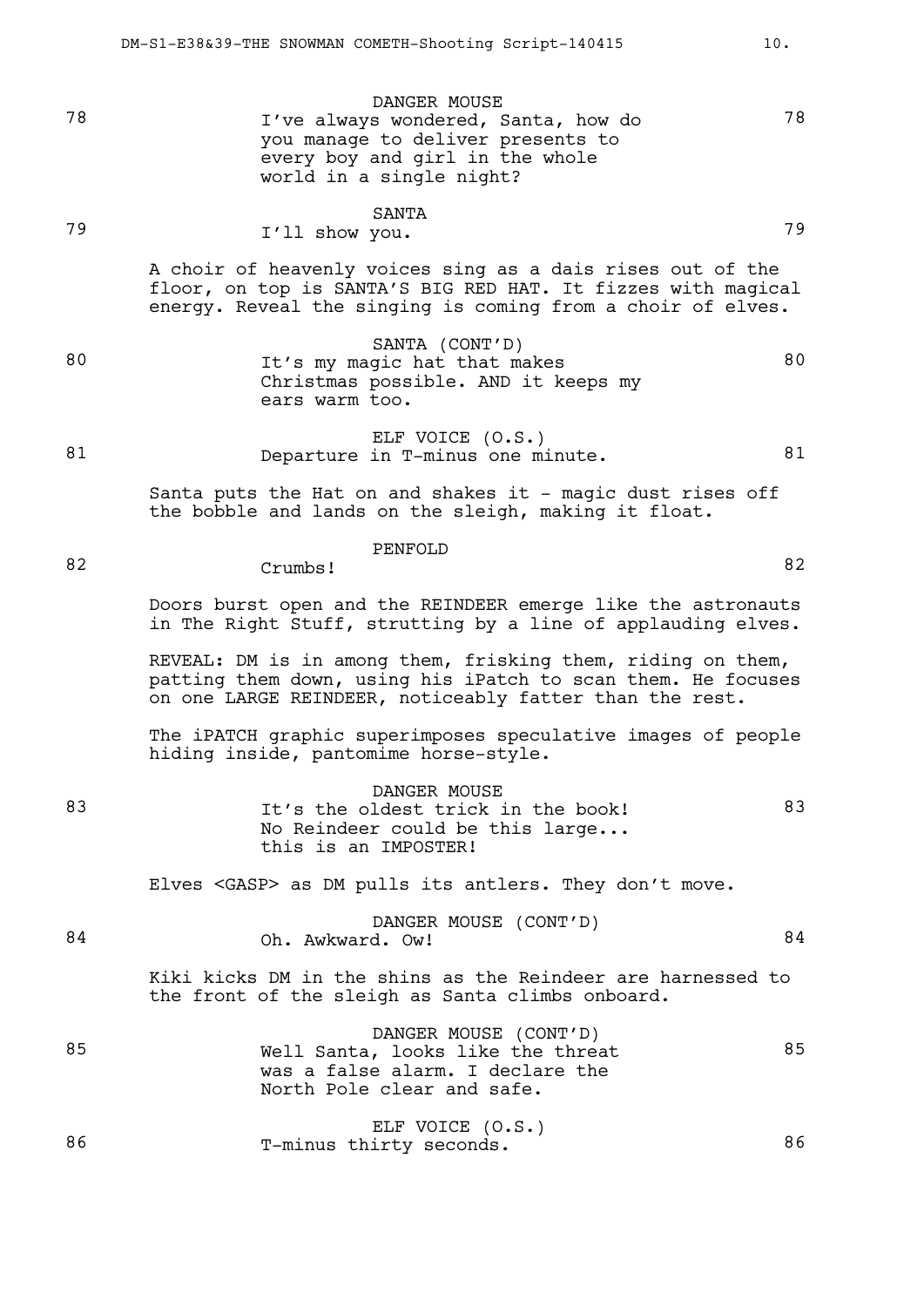| 87 | PENFOLD<br>Can I give the reindeer a carrot<br>before they go?                                                                              | 87 |
|----|---------------------------------------------------------------------------------------------------------------------------------------------|----|
|    | Penfold reaches into a container full of carrots and picks<br>one but as he tugs at it, it won't come.                                      |    |
| 88 | PENFOLD (CONT'D)<br>Bit of a heavy one hrghh.                                                                                               | 88 |
|    | Penfold pulls and REVEAL: he's actually pulling the SNOWMAN's<br>curved carrot nose. The Snowman rises out of the bin.                      |    |
| 89 | THE SNOWMAN<br>Yes, it is I, the Snowman! I have<br>re-formed and I am here to take<br>what is yours Santa just like my<br>evil dolly said. | 89 |
|    | The elves and Santa <gasp> but DM and Penfold <laugh>.</laugh></gasp>                                                                       |    |
| 90 | DANGER MOUSE<br>The Snowman? Ha, ha, the doll was<br>scarier!                                                                               | 90 |
| 91 | PENFOLD<br>Re-formed?! You even made a mess of<br>that. Look how bent your carrot is?                                                       | 91 |
| 92 | THE SNOWMAN<br>Fire Orange Boomerang!                                                                                                       | 92 |
|    | The Snowman fires his bendy nose at Santa and it hooks the<br>Hat off his head and returns it to the Snowman's twig hands.                  |    |
| 93 | THE SNOWMAN (CONT'D)<br>All I want for Christmas is a<br>magically super-powered hat!                                                       | 93 |
| 94 | <b>SANTA</b><br>NOOO!                                                                                                                       | 94 |
|    | But it's too late - the Snowman puts the hat on. He fizzes<br>and shakes as magical power courses through his body.                         |    |
|    | DM dives for him, but the Snowman moves with blinding magical<br>speed. He jumps up in the sleigh and takes the reins.                      |    |
| 95 | THE SNOWMAN<br>AAAAND LAUNCH!                                                                                                               | 95 |
|    | The Sleigh powers up and into the air, the Snowman pulls<br>Santa in as he passes him.                                                      |    |
| 96 | SANTA<br>HEEEEELP!                                                                                                                          | 96 |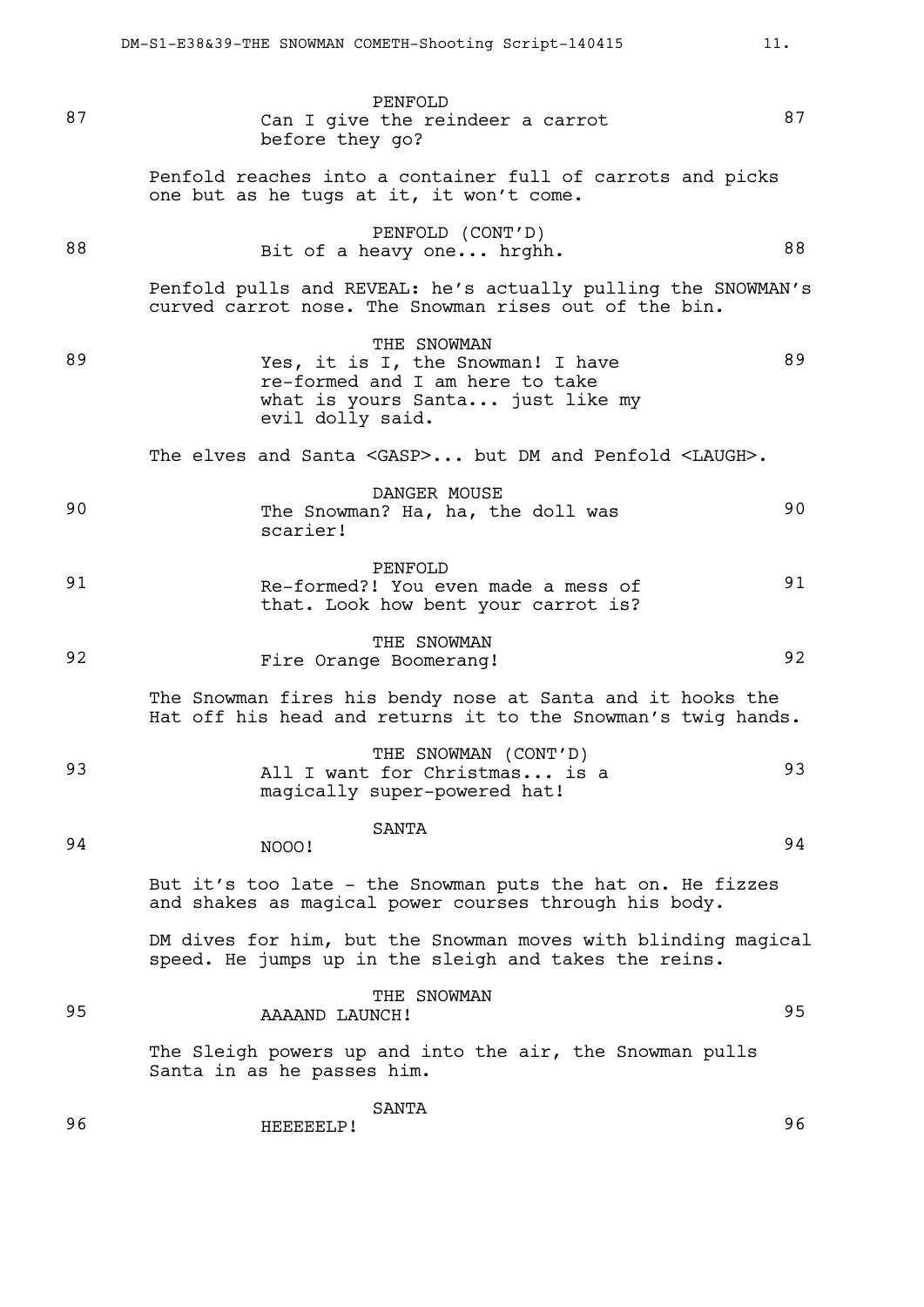| 97  | PENFOLD<br>He's kidnapping Santa!                                                                               | 97  |
|-----|-----------------------------------------------------------------------------------------------------------------|-----|
|     | Kiki the elf strides over to DM and kicks him in the shins.                                                     |     |
| 98  | DANGER MOUSE<br>Ow! That's really not helping.                                                                  | 98  |
|     | Penfold and Danger Mouse race off-screen.                                                                       |     |
| 10  | EXT. SKIES OVER NORTH POLE - NIGHT                                                                              | 10  |
|     | Santa hangs on for dear life as The Snowman pilots the<br>Sleigh, narrowly avoiding pine trees and glaciers.    |     |
| 99  | THE SNOWMAN<br>Ha, ha! It's like I'm an actual<br>real villain!                                                 | 99  |
| 100 | SANTA<br>Ho, ho, ho! Terrified laugh!                                                                           | 100 |
| 101 | THE SNOWMAN<br>Hang on to your hat Santa oh, I<br>forgot, you don't have one!                                   | 101 |
| 102 | (to camera)<br>Bad guy quips. Boom!                                                                             | 102 |
| 103 | SANTA<br>Give my hat back!                                                                                      | 103 |
|     | Santa makes a lunge for it but the Snowman shoots tinsel out<br>of his eyes, tying Santa up.                    |     |
| 104 | THE SNOWMAN<br>Whoa! Tinsel Vision! This hat is<br>the Best Christmas present ever!                             | 104 |
|     | The Danger Car in flight mode pulls alongside the sleigh.                                                       |     |
| 105 | DANGER MOUSE<br>All right Snowman, you've had your<br>fun. Hand over the reins.                                 | 105 |
|     | The Snowman, delighted, turns to the tied up Santa in the<br>passenger side of the sleigh.                      |     |
| 106 | THE SNOWMAN<br>Sorry Santa! Time for you to Ho Ho<br>GO! Hm, that one needs work.                               | 106 |
|     | He pushes Santa off the sleigh and he plummets to earth,<br>spinning end over end, heading for a boulder field. |     |
|     | But at the last second, with a roar of engines, the Danger<br>Car races towards the falling frozen Santa.       |     |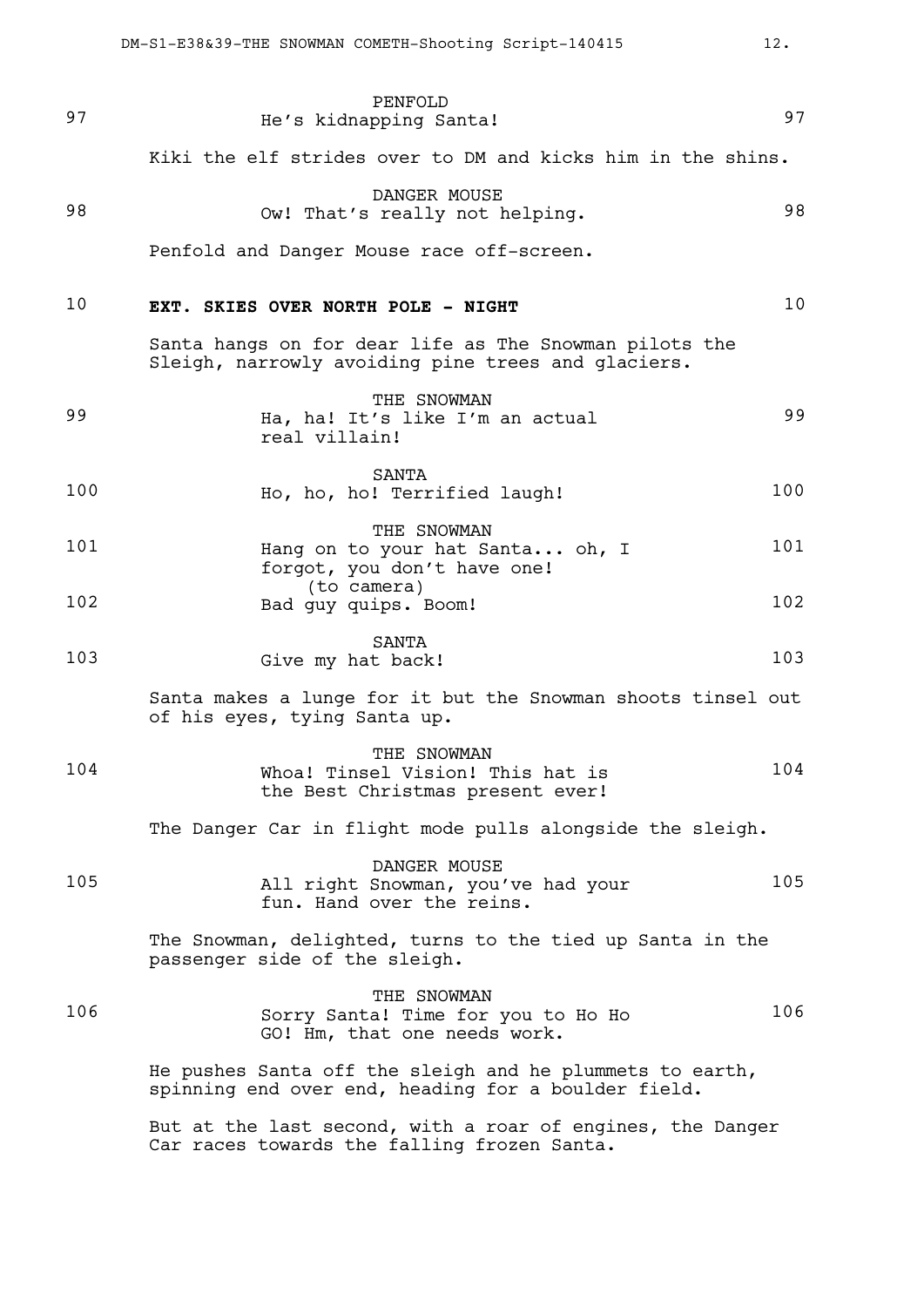| 107 | DANGER MOUSE<br>Deploy Santa-Catcher!                                                                                                                                                                                                                                                                                          | 107 |
|-----|--------------------------------------------------------------------------------------------------------------------------------------------------------------------------------------------------------------------------------------------------------------------------------------------------------------------------------|-----|
|     | DM presses a button and a mechanical arm shoots out the<br>Danger Car, holding a BRICK CHIMNEY. <thonk!> Santa lands<br/>neatly inside the chimney and slides out of a fireplace at<br/>the bottom, into the car in a cloud of soot. Penfold <coughs></coughs></thonk!>                                                        |     |
| 108 | DANGER MOUSE (CONT'D)<br>(Grinning to camera)<br>And the Professor said I'd never<br>use it!                                                                                                                                                                                                                                   | 108 |
|     | The Snowman is disappearing over the horizon in the sleigh.                                                                                                                                                                                                                                                                    |     |
| 109 | THE SNOWMAN<br>(distant)<br>So long, dry bodies!                                                                                                                                                                                                                                                                               | 109 |
| 110 | DANGER MOUSE<br>Don't worry, Penfold. Knowing the<br>Snowman, his plans will melt away<br>any moment now.                                                                                                                                                                                                                      | 110 |
| 11  | EXT. WORLD - VARIOUS - NIGHT                                                                                                                                                                                                                                                                                                   | 11  |
|     | At Christmassy Times Square, Piccadilly Circus etc and TV<br>sets world-wide, the Snowman's face appears.                                                                                                                                                                                                                      |     |
| 111 | NARRATOR (V.O.)<br>But what Danger Mouse has forgotten<br>is that this is a double length<br>Christmas special! So the Snowman<br>is only just getting started                                                                                                                                                                 | 111 |
| 112 | THE SNOWMAN (ON TV)<br>People of the world! This is the A-<br>list villain, THE SNOWMAN! You<br>laughed at me once, but this<br>Christmas Eve I'll be the one who<br>is laughing at me! I mean you. I<br>mean Tsch, I knew I should have<br>written this down Oh yeah -<br>because I am about to commit the<br>ultimate crime! | 112 |
|     | Smash zoom in on The Snowman's face.                                                                                                                                                                                                                                                                                           |     |
| 113 | <b>SNOWMAN</b><br>I'M TEMPORARILY DELAYING CHRISTMAS!                                                                                                                                                                                                                                                                          | 113 |
|     | At Times Square, Piccadilly Circus, etc there's a murmur from<br>the crowd.                                                                                                                                                                                                                                                    |     |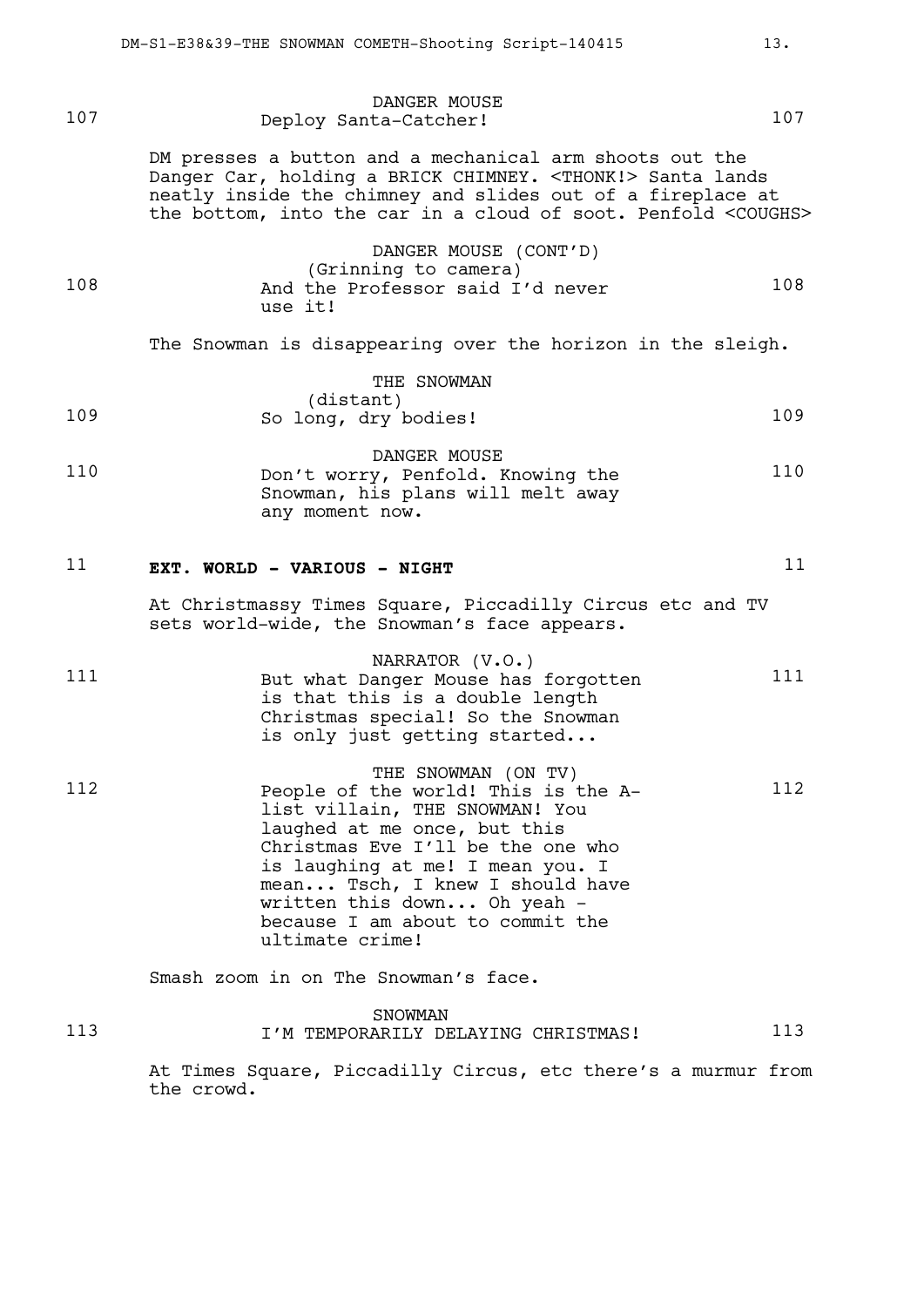|               | WORLD                                                                                                 |     |
|---------------|-------------------------------------------------------------------------------------------------------|-----|
| 114           | Phew/Could have been worse/Oh,<br>well, that's not so bad I quess/<br>gives us more time for shopping | 114 |
| $\sim$ $\sim$ | SNOWMAN                                                                                               |     |

| 115 | No, wait, I'm still getting the            | 115 |
|-----|--------------------------------------------|-----|
|     | hang of this. I'm CANCELLING<br>CHRISTMAS! |     |
|     |                                            |     |

|     | WORLD           |     |
|-----|-----------------|-----|
| 116 | (GASP/SCREAMS!) | 116 |

NARRATOR (V.O.) 117 Yes it's true! Before you can say 117 "Christmas chaos" the Snowman is rampaging across the globe like some sort of super-powered Scrooge!

> The Snowman in the stolen sleigh whisks over the snow-covered roofs of the world. The CAROL SINGERS suffer a blast of ice rays and are frozen mid-song.

THE SNOWMAN 118 That's what I call a Silent Night! 118

In Living Rooms, Gingerbread Men come to life and attack the people who are making them.

At DANGER HQ - Colonel K opens an oven, only to be chased as a trussed and headless ready to be cooked TURKEY bursts out and shoots sprouts out of its neck-hole at him.

|     |                       | K<br>COLONEL  |     |  |
|-----|-----------------------|---------------|-----|--|
| 119 | ARGH!<br>$\mathbf{r}$ | HATE SPROUTS! | 1 Q |  |

The Snowman rides through the night sky, cackling.

THE SNOWMAN 120 **Arise my snow brothers and sisters,** 120 ARISE!

> ZAP! More magic rays bring Snowmen outside of houses to life. They take off into the sky forming a bomber squadron of snowmen. People in the streets below are running in a panic. Close in on TINY TIM in a dressing gown, being carried by a flying snowman in a yellow hat. He's singing happily.

|     | TINY TIM                          |      |
|-----|-----------------------------------|------|
| 121 | I'm flying through the air! I'm   | 12.1 |
|     | flying across the starry sky. The |      |
|     | people down below are-            |      |

The snowman makes an evil smile and lets go of Tiny Tim who drops out of shot. There is a horrible crashing noise.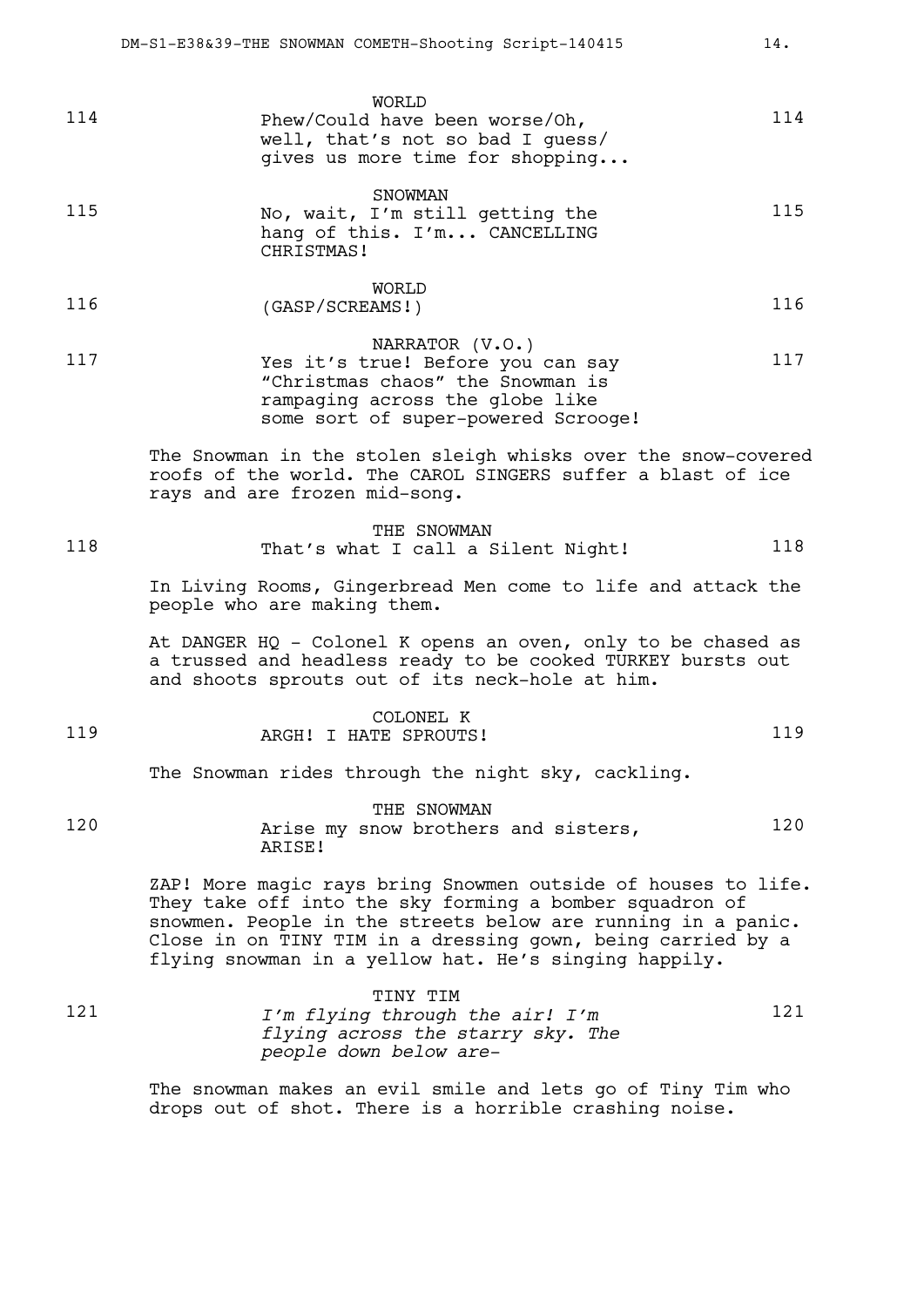|     | TINY TIM (CONT'D) |     |
|-----|-------------------|-----|
|     | (Off screen)      |     |
| 122 | I'm all right!    | 122 |

On the streets, people are being chased by ready to cook turkeys and plucked, kicking and screaming into the air by cackling, flying Snowmen. Nutcrackers are chomping on everything in sight.

NARRATOR (V.O.) 123 123 Is Christmas doomed? Will nobody 123 get their presents? It's just typical! I've been SO good this year too. I really deserved that jet-ski. Come on DM, DO SOMETHING!

# 12 **EXT./INT. NORTH POLE / SANTA'S GROTTO - NIGHT** 12

DM paces, as the gathered elves watch in horror at the world wide Christmas terror unfolding on a TV.

|     | DANGER MOUSE                       |     |
|-----|------------------------------------|-----|
| 124 | This might be a long shot, Santa,  | 124 |
|     | but do you have a spare magic hat? |     |

DM anticipates Kiki's shin-kicking and blocks her kicks.

|     |                           |  | DANGER MOUSE (CONT'D) |     |
|-----|---------------------------|--|-----------------------|-----|
| 125 | Alright, alright. Touchy. |  |                       | 125 |

### SANTA 126 I can't do anything without my hat! 126 Can't fly my sleigh, can't deliver presents. Ho! ho! ho! Bitter, hopeless laugh in case you're wondering. Christmas is RUINED-

|     | PENFOLD                                   |     |
|-----|-------------------------------------------|-----|
| 127 | But you're Santa, you can do<br>anything! | 127 |
|     |                                           |     |

SANTA 128 No. It's pretty much all the hat. 128

Professor Squawkencluck arrives holding a present.

PROFESSOR SQUAWKENCLUCK 129 FYI, I know none of this is real 129 and I'm hallucinating the North Pole... but I thought you'd better open your Christmas present early, Danger Mouse. It might help.

DM rattles it, excited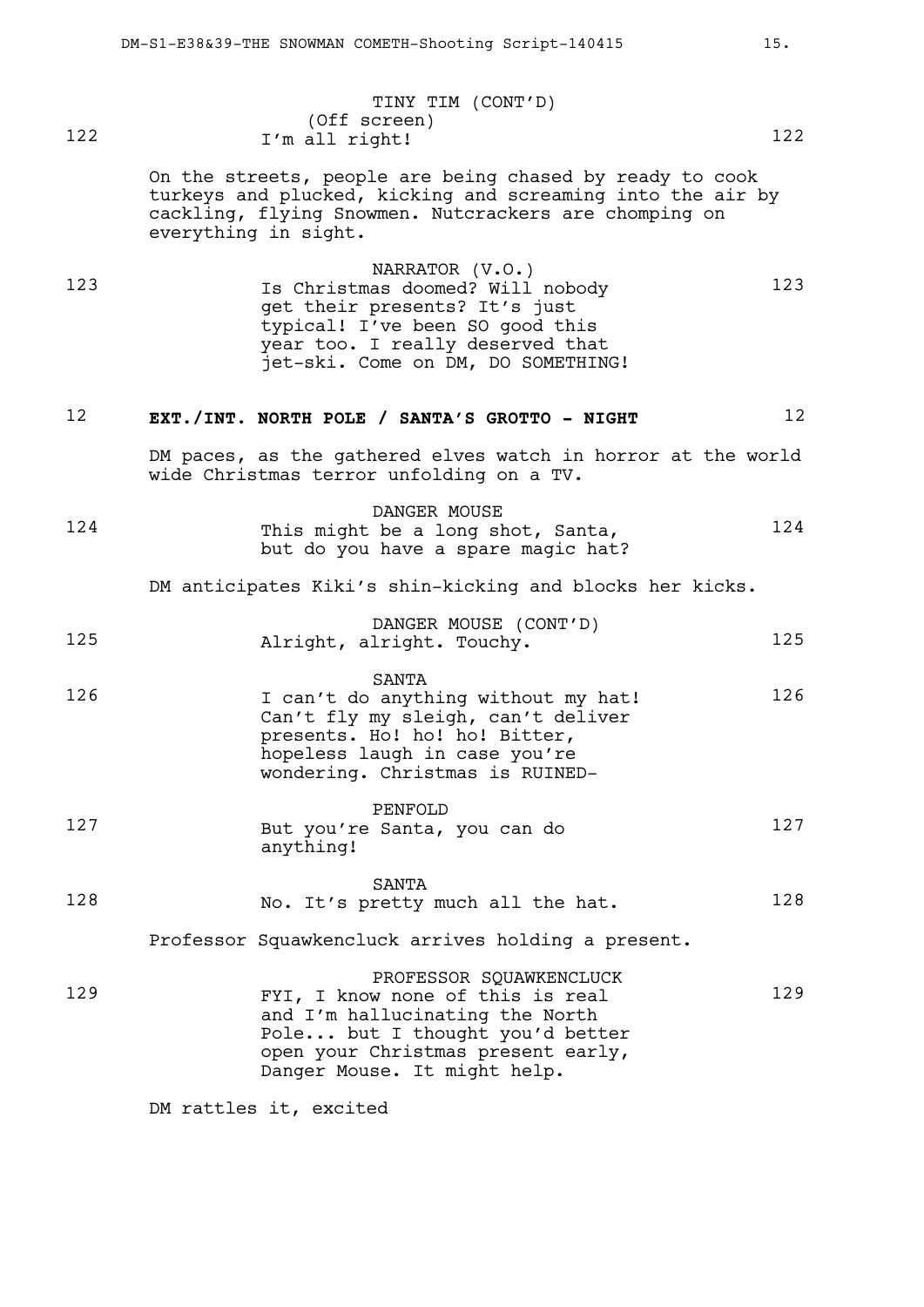|     | DR-DI-BJ00JJ-INB DNOWNAN CONBIN-DNOOCING DCLIPC-ITOTIJ                                                                                                                                                                                               |     |
|-----|------------------------------------------------------------------------------------------------------------------------------------------------------------------------------------------------------------------------------------------------------|-----|
| 130 | DANGER MOUSE<br>Oo! Is it a prototype nuclear<br>fusion heat cannon?!                                                                                                                                                                                | 130 |
|     | He rips the present open to reveal                                                                                                                                                                                                                   |     |
| 131 | DANGER MOUSE (CONT'D)<br>Oh. It's the exact same hair<br>dryer we got you. Thanks?                                                                                                                                                                   | 131 |
| 132 | PROFESSOR SQUAWKENCLUCK<br>I made a few minor modifications.<br>It's now a prototype nuclear-fusion<br>heat cannon.                                                                                                                                  | 132 |
|     | DM fires the weapon and with a hair dryer roar, it sends out<br>a fierce ray of heat that narrowly misses the elves, bounces<br>off the wall and melts the ceiling sending a huge dump of<br>snow into the workshop, burying Kiki.                   |     |
| 133 | DANGER MOUSE<br>It works! But still, the Snowman's<br>surrounded by snowmen bodyguards.<br>I'd need an army to even get<br>close and where am I going to<br>find that?                                                                               | 133 |
|     | Penfold <coughs> and points at the gathered Elves, as Kiki<br/>digs her way out of the snow.</coughs>                                                                                                                                                |     |
| 134 | DANGER MOUSE (CONT'D)<br>Good idea, Penfold. Elves! Do any<br>of you know where we can find a<br>formidable army?                                                                                                                                    | 134 |
|     | Kiki kicks DM in the shin.                                                                                                                                                                                                                           |     |
| 13  | EXT. NEW YORK - TIMES SQUARE - NIGHT                                                                                                                                                                                                                 | 13  |
|     | The Snowman lands and skids to a halt in Santa's sleigh,<br>scattering <screaming> people. He hops out and prances<br/>around, blasting all the Christmas lights, decorations,<br/>bunting, stuffed shopping bags etc with his ice rays.</screaming> |     |

|     | THE SNOWMAN                                                                 |     |
|-----|-----------------------------------------------------------------------------|-----|
| 135 | (singing)<br>Tis the season to be evil. Tra-la-<br>la-la-laa-la-la-la-BOOM! | 135 |

He freezes the huge Christmas tree which falls, crushing Santa's sleigh and sending the Reindeer fleeing in panic. Except for fat Blitzen, who slowly waddles away.

|     | THE SNOWMAN (CONT'D)                |     |
|-----|-------------------------------------|-----|
| 136 | Uh-oh, how will Santa deliver all   | 136 |
|     | the little kiddies pressies now? He |     |
|     | won't. AHAHAHAHAHAHAAHA!            |     |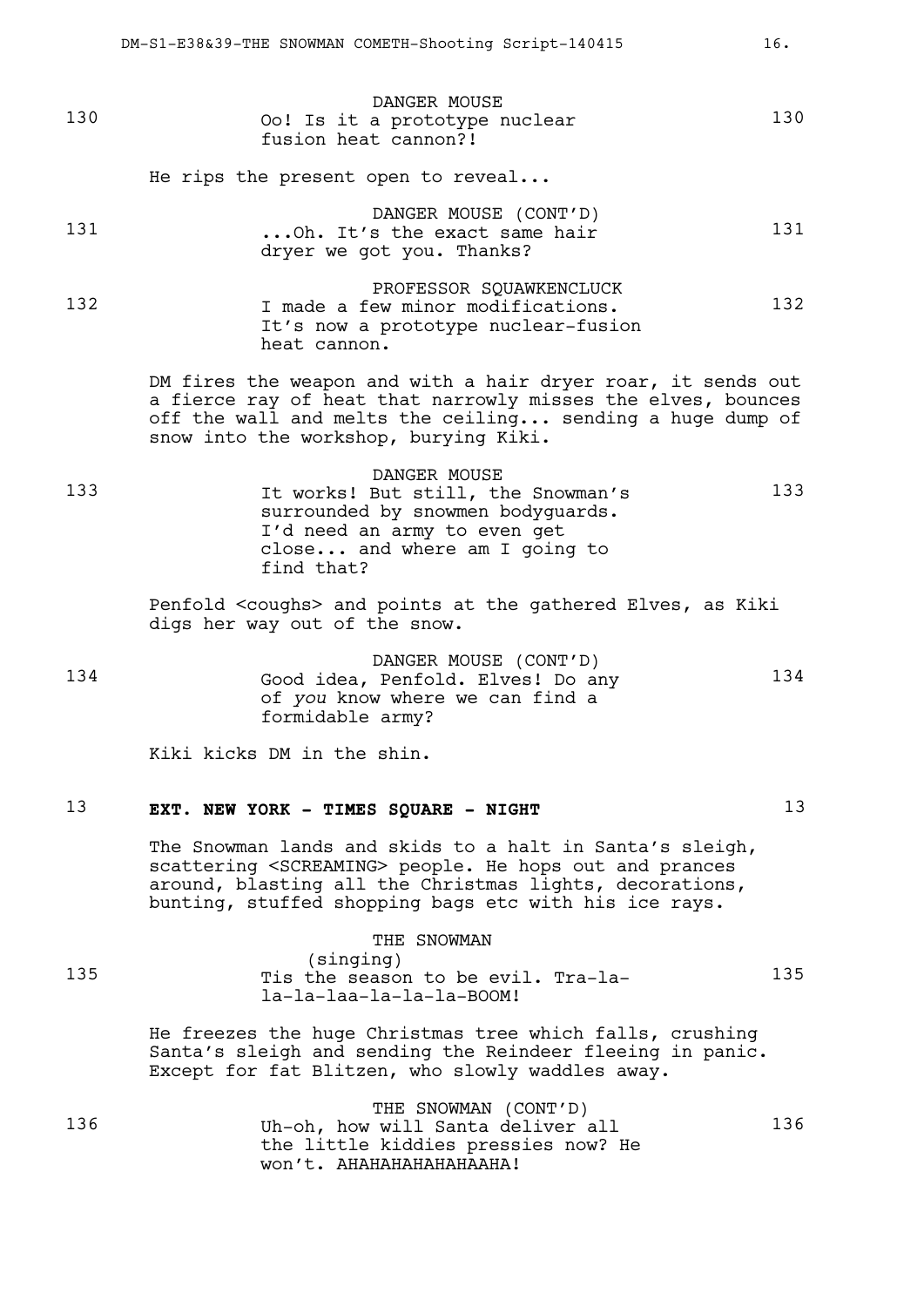A net lands over him, as the Danger Car drops out of the sky and lands.

|     | DANGER MOUSE                      |     |
|-----|-----------------------------------|-----|
| 137 | I'm afraid your time in the big   | 137 |
|     | league is over, Snowman. I'm here |     |
|     | to take back Christmas.           |     |

The Snowman freezes the net which cracks and crumbles away.

| 138 | THE SNOWMAN                        |     |
|-----|------------------------------------|-----|
|     | "Snow" you aren't! Get it? Because | 138 |
|     | I'm snow?                          |     |
|     | DINCRE CRIPTIC                     |     |

- DANGER MOUSE 139 It's jokes like that, that have 139 kept you in the 2nd division!
- THE SNOWMAN 140 I don't need jokes to defeat you, I 140 have my magic hat!
- PENFOLD 141 Yeah? Well Danger Mouse has got an 141 army!

Reveal Penfold in front of an army of elves armed with rolls of wrapping paper and tinsel whips.

PENFOLD (CONT'D) 142 Come on my brothers and sisters! He 142 may take our lives, but he'll never take our Christmas pressies!

> Kiki holds up an Elf War Horn and with great musical build up, blows into it... and makes a disappointing kazoo sound.

### DANGER MOUSE 143 FOR CHRISTMAS! 143

Snowballs fly through the air, orange carrots fire like missiles and rolls of wrapping paper unspool in a riot of Christmas-y colours as the two armies meet.

Penfold yelps his way through the melee dodging and ducking as missiles whizz past. He suddenly finds himself face to face with a snowman minion. The snowman minion is about to strike when, he is reduced to a puddle... DM has shot him.

DM is brandishing the hair dryer/nuclear heat gun like a gunslinger, firing off blasts of heat that instantly melt The Snowmen Minions as they appear in front of him.

Nearby, Kiki uses a length of red ribbon like a lasso and wraps up a Snowman Minion. But she is suddenly pounced on by a ready-to-cook turkey which she struggles with.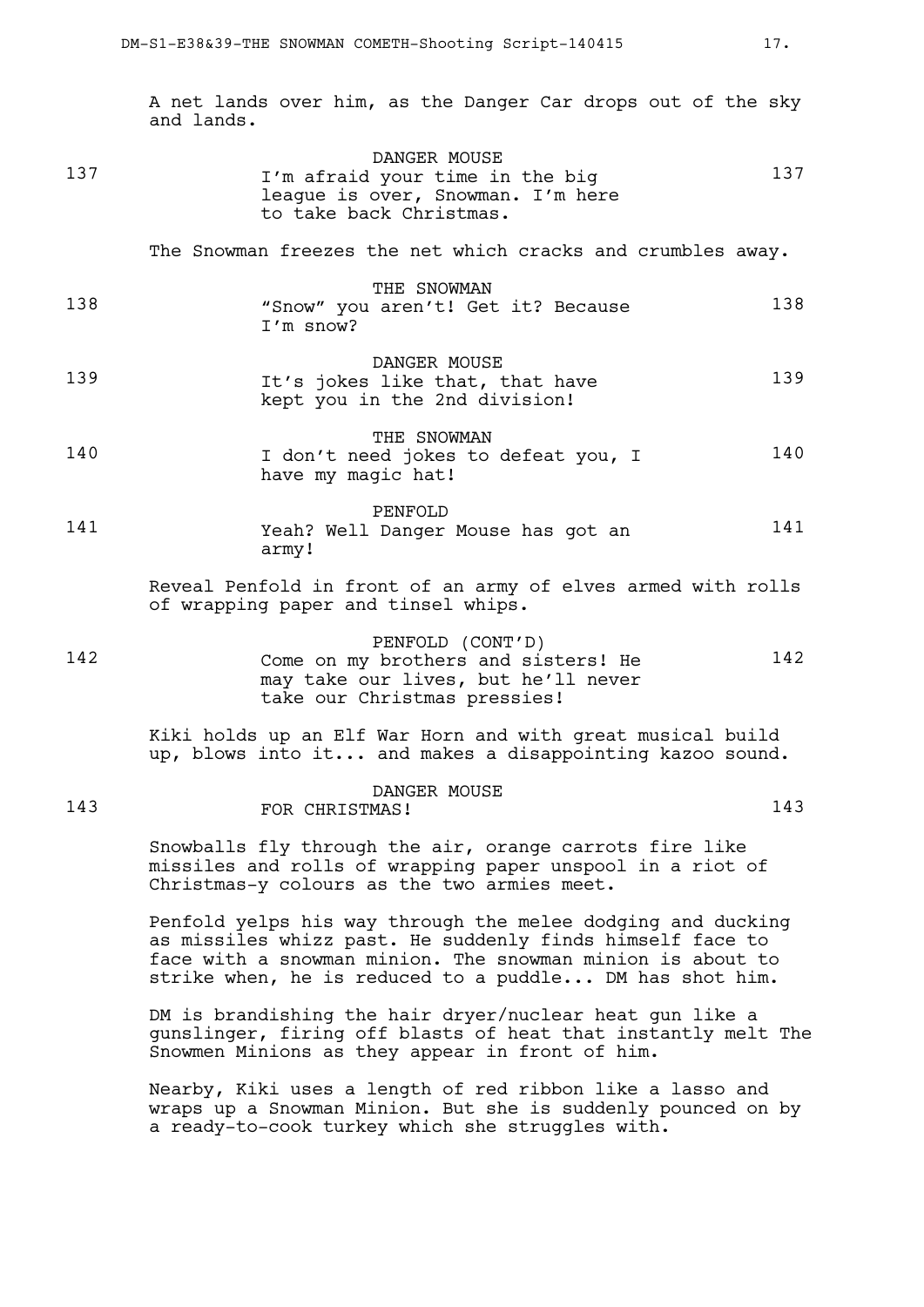| 144 | KIKI<br>HELP!                                                                                                                                                                                                                              | 144 |
|-----|--------------------------------------------------------------------------------------------------------------------------------------------------------------------------------------------------------------------------------------------|-----|
|     | ZAP - DM fires and roasts the turkey.                                                                                                                                                                                                      |     |
| 145 | DANGER MOUSE<br>I hope you like your turkey well<br>done.                                                                                                                                                                                  | 145 |
|     | Kiki smiles then kicks him in the shin.                                                                                                                                                                                                    |     |
| 146 | KIKI<br>Get Santa's hat!                                                                                                                                                                                                                   | 146 |
| 147 | DANGER MOUSE<br>Ow! Fine.                                                                                                                                                                                                                  | 147 |
|     | DM ducks a hail of snowballs and flips across to The Snowman<br>himself - but a line of Snowmen Minions block the way.                                                                                                                     |     |
| 148 | THE SNOWMAN<br>Impressive, Danger Mouse. But a<br>waste of time. If you even get<br>close to defeating me, I'll eat my<br>hat!                                                                                                             | 148 |
| 149 | DANGER MOUSE<br>Challenge accepted.                                                                                                                                                                                                        | 149 |
|     | Using a big, wrapped present like a trampoline, DM jumps over<br>the line of Snowman Minions, blasting them with the heat ray<br>gun as he flies. He lands perfectly in front of The Snowman<br>and points the hair dryer/heat ray at him. |     |
| 150 | DANGER MOUSE (CONT'D)<br>The Christmas party is over,<br>Snowman. Hand over Santa's hat- oh.                                                                                                                                               | 150 |
|     | REVEAL: The Snowman shoves Santa's Hat in his mouth and<br>swallows.                                                                                                                                                                       |     |
| 151 | THE SNOWMAN<br><burp> And I thought fruit cake<br/>tastes bad. &lt; deep breath&gt;. Whoo-ee.</burp>                                                                                                                                       | 151 |
|     | The Snowman fizzes and glows from the inside, shaking with<br>magical energy as he starts to grow and grow DM takes aim<br>with the heat ray gun.                                                                                          |     |
| 152 | DANGER MOUSE<br>Everyone take cover! I've set this<br>thing to salon quality dry. FIRE!                                                                                                                                                    | 152 |
|     | He fires, but it has little effect. The Snowman has grown<br>enormous he now looks like a Snowzilla. His giant snow-<br>hand plucks the heat ray gun from DM and crushes it between<br>his fingertips.                                     |     |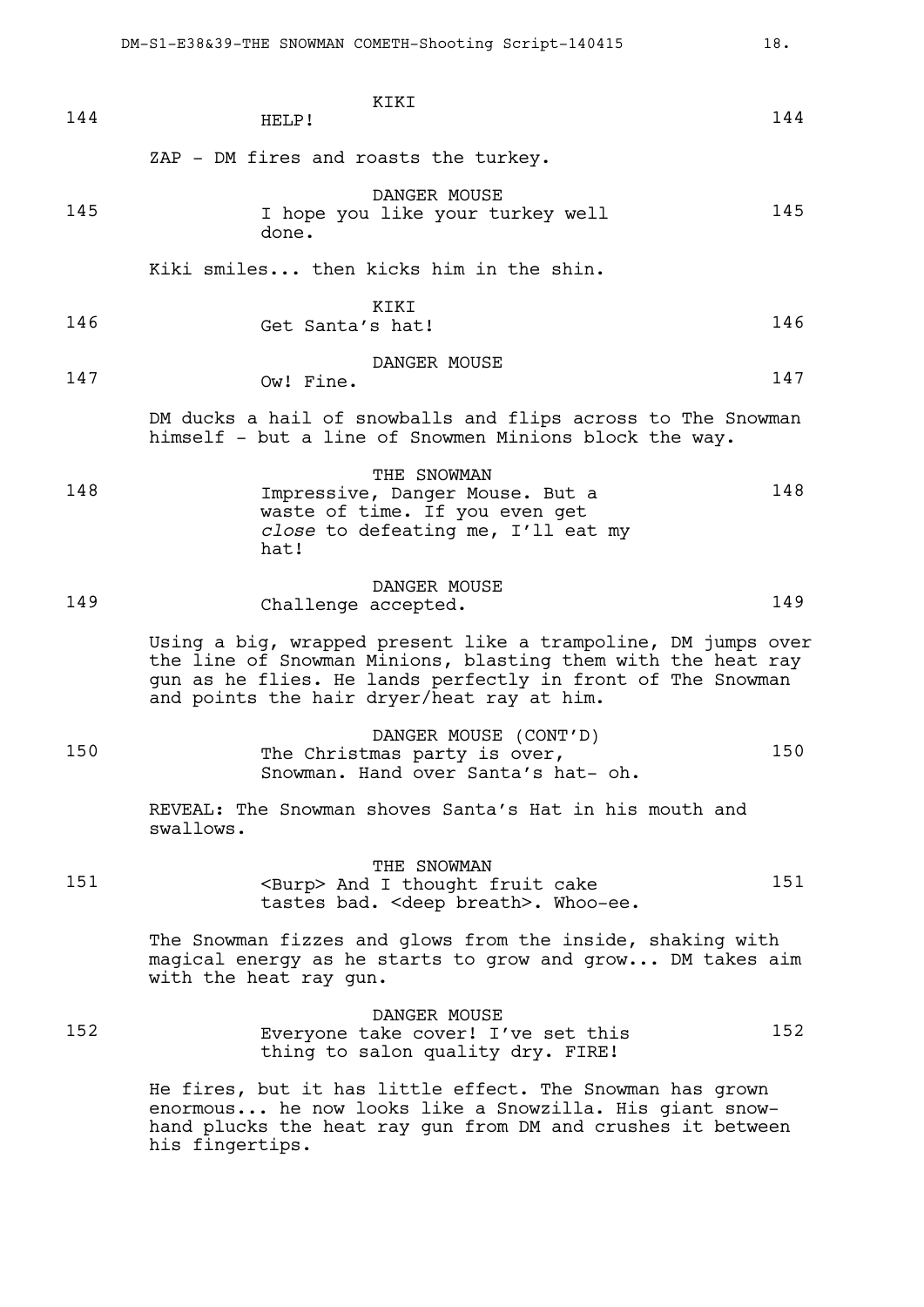The Snowman's other hand sweeps down and scoops up DM, Penfold and Kiki.

| 153 | DANGER MOUSE/PENFOLD/KIKI<br>ARRRGH!                                                                 | 153 |
|-----|------------------------------------------------------------------------------------------------------|-----|
|     | He picks a crate off the back of a lorry, empties it and<br>tosses DM, Penfold and Kiki inside.      |     |
| 154 | THE SNOWMAN<br>(deep voice)<br>I told you I would be the biggest<br>villain the world has ever seen! | 154 |
| 155 | DANGER MOUSE<br>It's Christmas eve, so I'll give<br>you one last chance to surrender,<br>Snowman.    | 155 |
| 156 | THE SNOWMAN<br>Bah humbuq!                                                                           | 156 |
| 157 | DANGER MOUSE<br>(to Kiki)<br>Worth a try.                                                            | 157 |

Kiki rolls her eyes. The Snowman seals the crate, gift-wraps it like a Christmas present and balances it precariously on the top spike of the Empire State Building. Then he clomps off down the canyons of Manhattan, throwing huge snowballs at Skyscrapers.

THE SNOWMAN 158 Oh the villain outside is 158 frightful! And he's acting awful spiteful! And since Danger Mouse is in a bin! The Snowman Wins! Snowman Wins! Snowman Wins!

# 14 **EXT./INT. NEW YORK / CRATE - NIGHT** 14

The gift-wrapped crate balances precariously on top of the Empire State Building.

Cut inside the crate: Eyes blink in the darkness.

|     | PENFOLD                          |     |
|-----|----------------------------------|-----|
| 159 | Crumbs, Chief, we've had it now. | 159 |
|     |                                  |     |

DANGER MOUSE 160 Deploy Belt light. 160 160

> A cool LED light beams out from DM's belt and illuminates the inside of the crate. They each stand at one corner.

|     | KIKI                      |     |
|-----|---------------------------|-----|
| 161 | What are we going to do?! | L61 |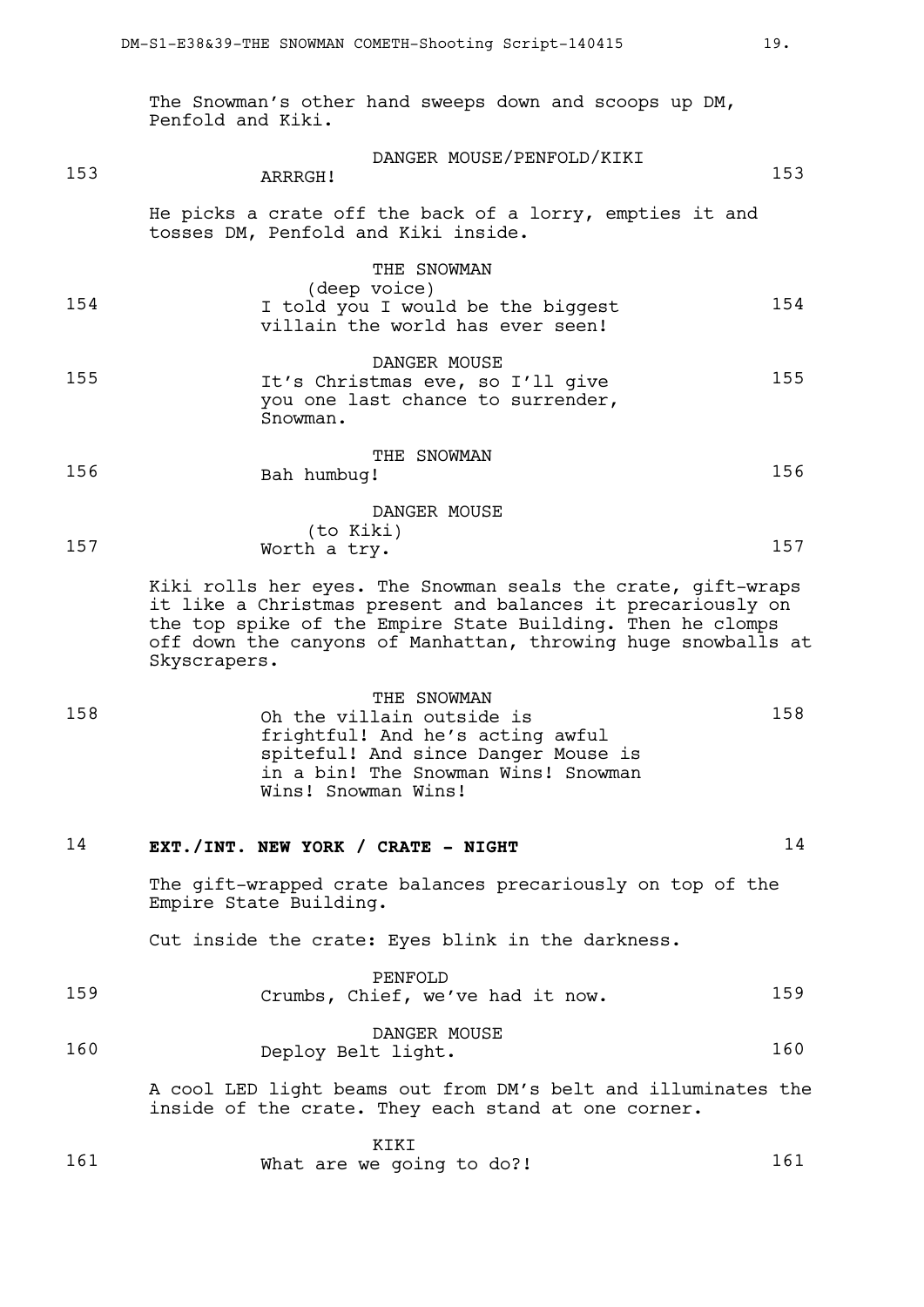In her panic she moves and unbalances the crate which starts to tip.

| 162 | DANGER MOUSE<br>DON'T MOVE! This crate could fall<br>at any moment.                                                                                      | 162 |
|-----|----------------------------------------------------------------------------------------------------------------------------------------------------------|-----|
|     | Colonel K's hologram appears in one corner of the crate,<br>momentarily unbalancing it again.                                                            |     |
| 163 | COLONEL K<br>Status report, DM!                                                                                                                          | 163 |
| 164 | DANGER MOUSE/PENFOLD/KIKI<br>WAH!                                                                                                                        | 164 |
| 165 | PENFOLD<br>(to camera)<br>Is this a bad time to point out<br>holograms don't weigh anything?                                                             | 165 |
| 166 | DANGER MOUSE<br>The Snowman has us boxed in<br>Colonel!                                                                                                  | 166 |
| 167 | PENFOLD<br>Ask Santa - he'll know what to do!                                                                                                            | 167 |
|     | QUICK CUTAWAY TO NORTH POLE                                                                                                                              |     |
|     | Santa is sitting depressed on the sofa in his boxer shorts<br>watching TV and eating peanuts.                                                            |     |
|     | BACK IN THE CRATE                                                                                                                                        |     |
| 168 | COLONEL K<br>I wouldn't get your hopes up, if I<br>were you. Ah, I know what'll cheer<br>everyone up. Look, my Christmas<br>jumper lights up.            | 168 |
|     | Blinding light and DEAFENING CHRISTMAS MUSIC from the jumper.<br>DM, Penfold and Kiki recoil over-balancing the crate. It<br>tumbles - everyone SCREAMS! |     |
|     | From outside we see the crate fall, leaving the Colonel's<br>hologram balanced on the needle in his glowing jumper. He<br>looks around.                  |     |
| 169 | COLONEL K (CONT'D)<br>Where did everyone go?                                                                                                             | 169 |
|     | The others are SCREAMING and falling in the crate.                                                                                                       |     |
| 170 | DANGER MOUSE<br>Remote access Mark IV! Emergency<br>intercept!                                                                                           | 170 |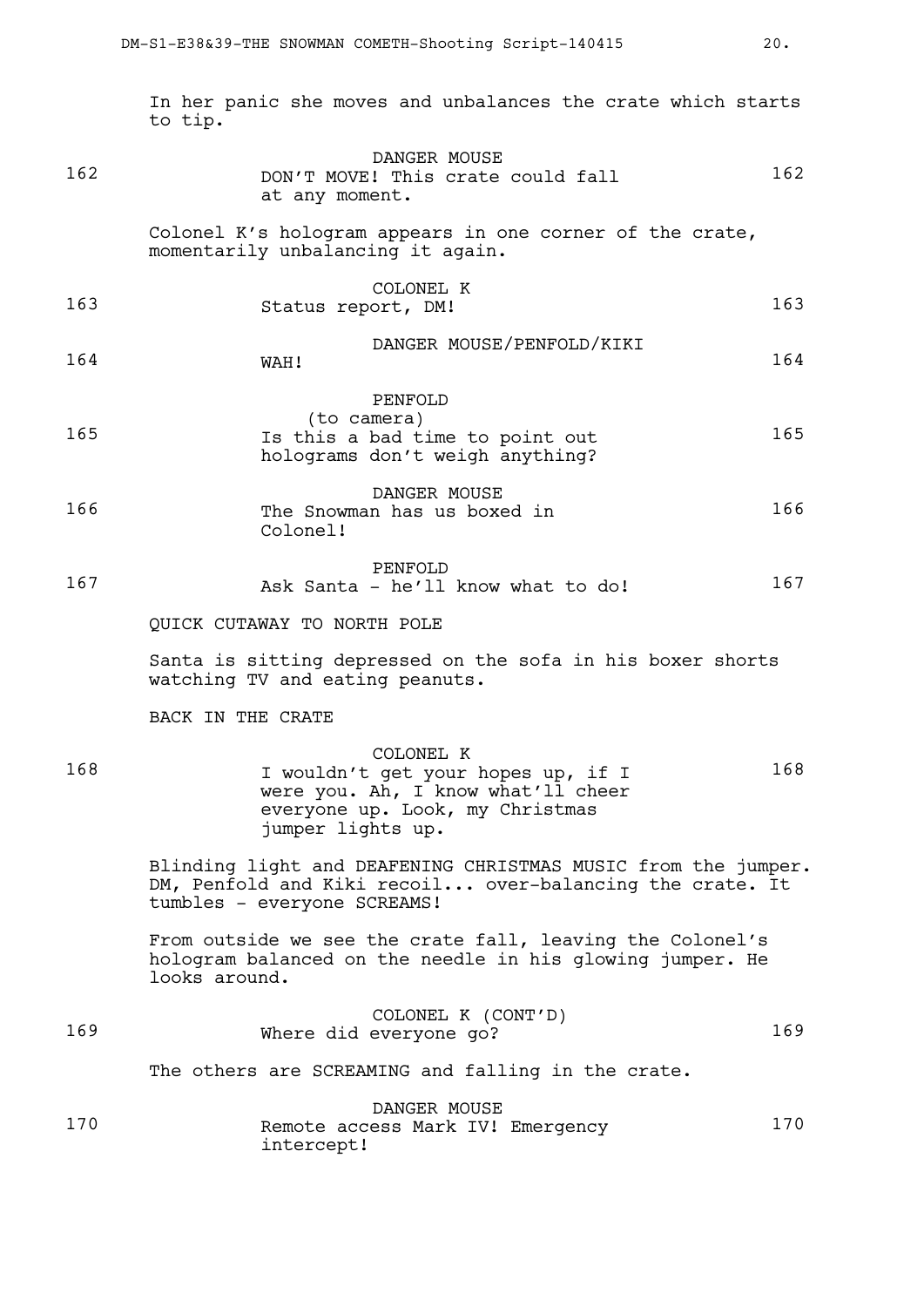The Danger Car roars to life in the street below. The box tumbles towards the ground - suddenly DM punches a hole in the side and he and Penfold and Kiki leap out...

And land in the passing Danger Car (in plane mode)! The crate smashes into the street.

|     | PENFOLD                                                    |     |
|-----|------------------------------------------------------------|-----|
| 171 | (sad)<br>I can't believe Santa's given up on<br>Christmas. | 171 |
|     |                                                            |     |

DANGER MOUSE 172 Don't be sad, Penfold. We're still 172 going to fight the Snowman, even if we're doomed to certain failure.

**KTKT** 173 Well that's cheered me up, thanks. 173

> DM takes the controls and flies them low over the streets, where the Reindeer are now hobos, a couple breaking up the sleigh for firewood and tossing it into a brazier.

# 15 **INT. SANTA'S GROTTO - NIGHT** 15

Squawk folds her arms, unimpressed by the sight of Santa slumped on the sofa watching TV.

|     | PROFESSOR SQUAWKENCLUCK                               |     |
|-----|-------------------------------------------------------|-----|
| 174 | So, you're just going to sit there<br>and do nothing? | 174 |

|     | SANTA                                                               |     |
|-----|---------------------------------------------------------------------|-----|
| 175 | What can I do? It's nearly                                          | 175 |
|     | Christmas Day and not one present<br>has been delivered. It's OVER. |     |
|     | Anyway, you don't even believe I'm<br>real.                         |     |

|     | PROFESSOR SQUAWKENCLUCK             |     |
|-----|-------------------------------------|-----|
| 176 | No I don't, but if I DID I'd tell   | 176 |
|     | you to pull yourself together. You  |     |
|     | don't need a silly magic hat!       |     |
|     | You're SANTA! Even though you can't |     |
|     | possibly be.                        |     |

Santa flicks the TV off and stands up.

| 177 | SANTA<br>Time to put that snowman on ice!                             | 177 |
|-----|-----------------------------------------------------------------------|-----|
| 178 | PROFESSOR SOUAWKENCLUCK<br>Really? Were you inspired by my<br>speech? | 178 |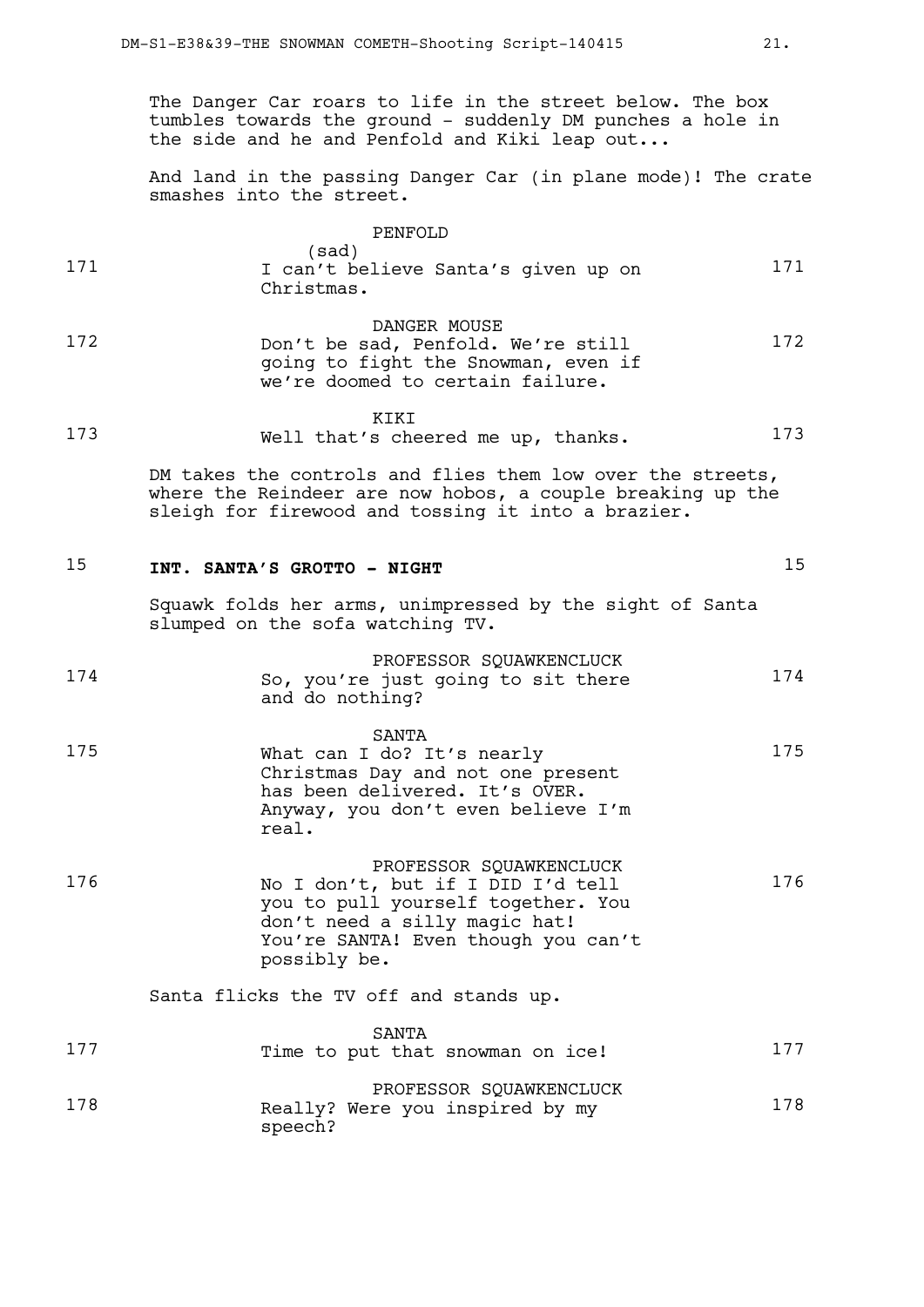|     | SANTA                               |     |
|-----|-------------------------------------|-----|
| 179 | Nah. I've seen this movie before.   | 179 |
|     | It's all re-runs this time of year? |     |

### 16 **EXT. TOKYO - NIGHT** 16

The giant Snowman hoovers up the spectacular Christmas lights into his huge mouth, as people scatter in panic below.

- THE SNOWMAN 180 Jingle Bells! Danger Mouse Smells! 180 Penfold is a pain!
- DANGER MOUSE (O.S.) 181 You're a bad villain, but you're a 181 worse singer!

The flying Danger Car streaks in over the Snowman's head. He swats at it, firing tinsel and baubles from his eyes. The Danger Car dodges and weaves around them.

|     | PENFOLD                              |     |
|-----|--------------------------------------|-----|
| 182 | Look out! Tinsel! Baubles.           | 182 |
| 183 | (to camera)<br>This is crackers!     | 183 |
| 184 | (then in panic)<br>Aaargh! Crackers! | 184 |

A series of crackers zoom past, exploding as they go. DM pilots around the explosions.

The Snowman uses one of his "twig arms" (now more like bare trees) and grabs the Danger Plane.

|     | PENFOLD (CONT'D)    |     |
|-----|---------------------|-----|
| 185 | He's got us, Chief! | 185 |

THE SNOWMAN 186 Ha ha! It wouldn't be Christmas 186 without a few tasty treats!

> The Snowman picks up the car and tries to shake its contents into his mouth, like a kid eating M&Ms. Penfold falls out of the car and looks to be going straight into The Snowman's mouth. Kiki grabs on to Penfold's hand and stops him from falling but she slips and she slides out of the car too. Danger Mouse grabs her arm and they make a human chain. The Snowman snaps at them, trying to eat them.

| 187 | PENFOLD<br>Somehow I always knew I would go<br>out like this. | 187 |
|-----|---------------------------------------------------------------|-----|
|     | DANGER MOUSE                                                  |     |

|     | 21110211 1100DH                   |     |
|-----|-----------------------------------|-----|
| 188 | Being eaten by a giant snowman?   | 188 |
|     | Seriously? What were the chances? |     |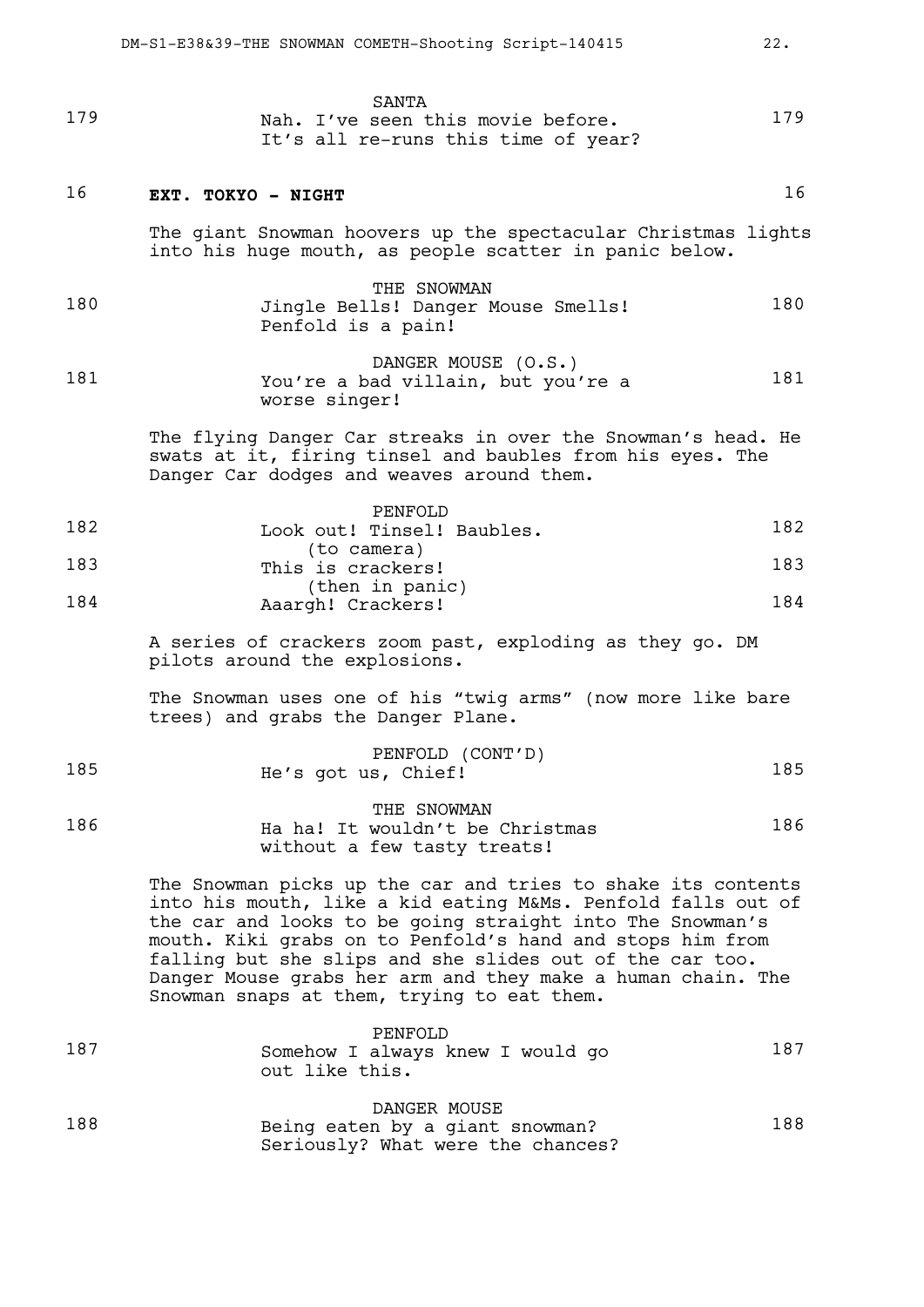<Sleigh Bells>

|     | KIKI |                           |     |
|-----|------|---------------------------|-----|
| 189 |      | Listen! Do you hear that? | 189 |

PENFOLD 190 **Aaaaaaargh-** nope, can't hear 190 anything over the sound of my own screaming - aaaaaargh!

SANTA (O.S.) 191 HO, HO, HO! 191

REVEAL - out of the sky comes the Danger Rocket, but with its top down and with added runners, Santa and Squawk at the controls.

- SANTA (CONT'D) 192 That's my TRIUMPHANT, HERE COMES 192 THE CAVALRY LAUGH!
- PENFOLD 193 SANTA! 193
- PROFESSOR SQUAWKENCLUCK 194 I'd like to stress that just 194 because I made Santa a Danger Sleigh, doesn't mean I believe in him.

The Snowman <ROARS> and lets go of the Danger Car. It and our heroes drop from the sky. DM pulls the other two back into the car and pulls the car out of it's dive, just before it hits the ground.

The Snowman is swatting at the Danger Sleigh. But Santa pilots it around and through the Snowman's legs.

| 195 | SANTA<br>Deploy Grappling Tinsel!                                                                              | 195 |
|-----|----------------------------------------------------------------------------------------------------------------|-----|
|     | τις του από του από του που από του που του παρασιασματισμένου του που αποτελεί του που του που του που του πο |     |

Ropes of steel tinsel shoot out from the back of the sleigh and wrap themselves around the Snowman's legs, tying him, like a Snowspeeder downing an AT-AT.

| 196 | SNOWMAN<br>NO!                                               | 196 |
|-----|--------------------------------------------------------------|-----|
| 197 | PROFESSOR SQUAWKENCLUCK<br>We need more power! Danger Mouse! | 197 |
|     | DANGER MOUSE                                                 |     |

198 Right you are, Professor. 198

DM deploys the utility arm to attach part of the grappling tinsel to the back of the Danger Car and together they tow the Snowman legs-first into the sky.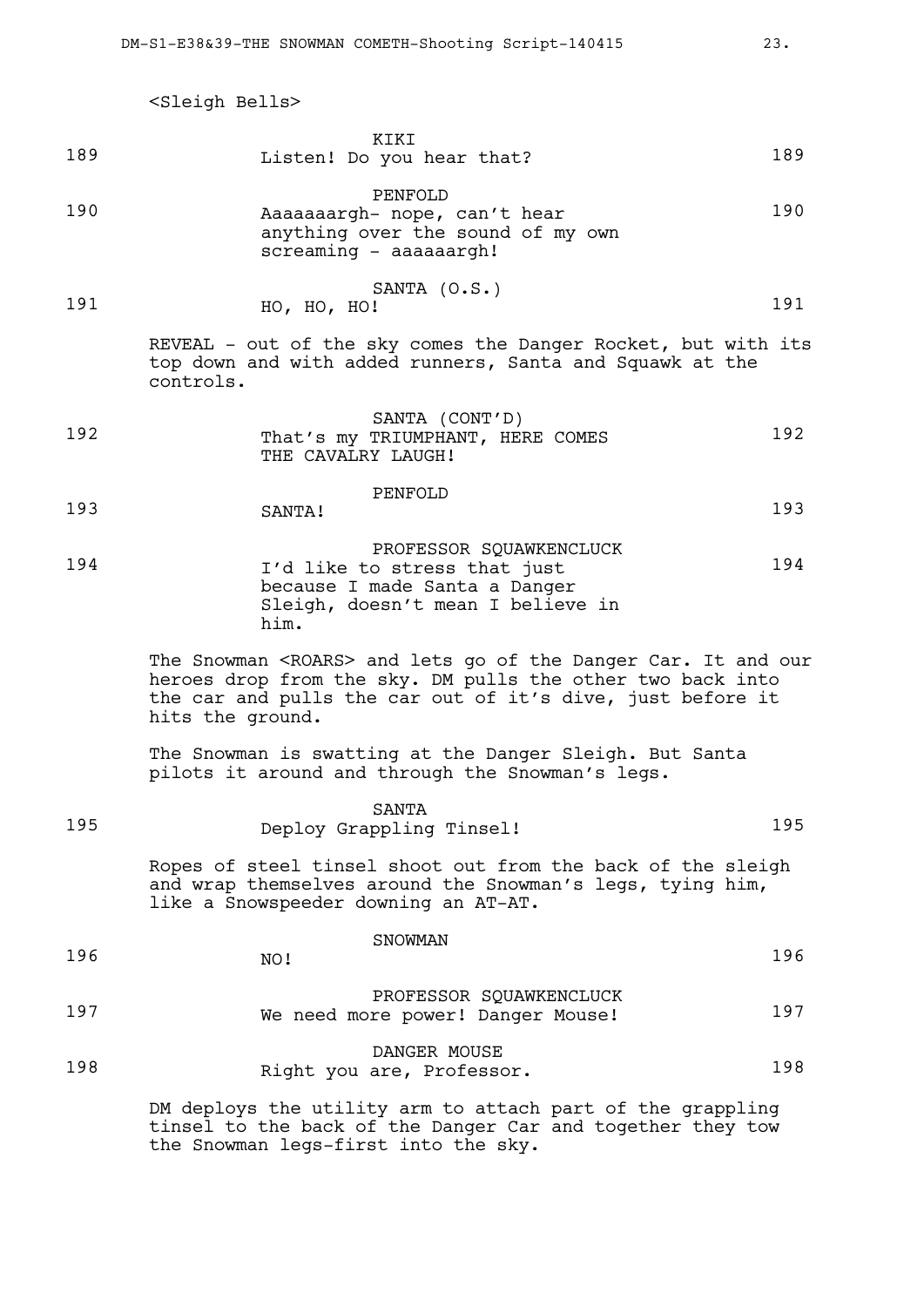| 199 | SANTA<br>Let's ride!                                                                                                                                            | 199 |
|-----|-----------------------------------------------------------------------------------------------------------------------------------------------------------------|-----|
| 200 | PENFOLD<br>Santa is BACK!                                                                                                                                       | 200 |
| 17  | EXT. SPACE - NIGHT / THE SUN                                                                                                                                    | 17  |
|     | The Danger Plane and Danger Sleigh tow the giant Snowman out<br>into space at high speed, slalom around the moon and head for<br>the sun.                       |     |
| 201 | SNOWMAN<br>No, stop it! Oh, oh- hot, hot, hot!                                                                                                                  | 201 |
|     | DANGER MOUSE                                                                                                                                                    |     |
| 202 | (sniffing)<br>What's that smell?                                                                                                                                | 202 |
|     | Reveal: the Danger Car's utility arms are spit roasting<br>several of the ready-to-cook turkeys.                                                                |     |
| 203 | PENFOLD<br>I figured while we're here                                                                                                                           | 203 |
|     | The Danger Plane and Sleigh bank along the surface of the<br>sun, dragging the snowman behind them.                                                             |     |
| 204 | DANGER MOUSE<br>Ah, dragging a giant Snowzilla<br>across the surface of the Sun. I<br>love a traditional Christmas.                                             | 204 |
|     | SNOWMAN                                                                                                                                                         |     |
| 205 | I'm melting!<br>(to cam)                                                                                                                                        | 205 |
| 206 | Argh! This really roasts my<br>carrots!                                                                                                                         | 206 |
|     | The Snowman evaporates into water droplets, leaving behind a<br>floating seasonal debris field of all the Christmas gifts,<br>trees, decorations etc including: |     |
|     | SANTA'S HAT - Kiki reaches out and grabs it.                                                                                                                    |     |
| 207 | KIKI<br>Santa, your hat!                                                                                                                                        | 207 |
| 208 | SANTA<br>Thanks Kiki but I don't need it<br>anymore. I'm Santa with or without<br>my hat.                                                                       | 208 |
|     | The Danger Sleigh sputters to a halt.                                                                                                                           |     |
| 209 | PROFESSOR SQUAWKENCLUCK<br>We're out of fuel.                                                                                                                   | 209 |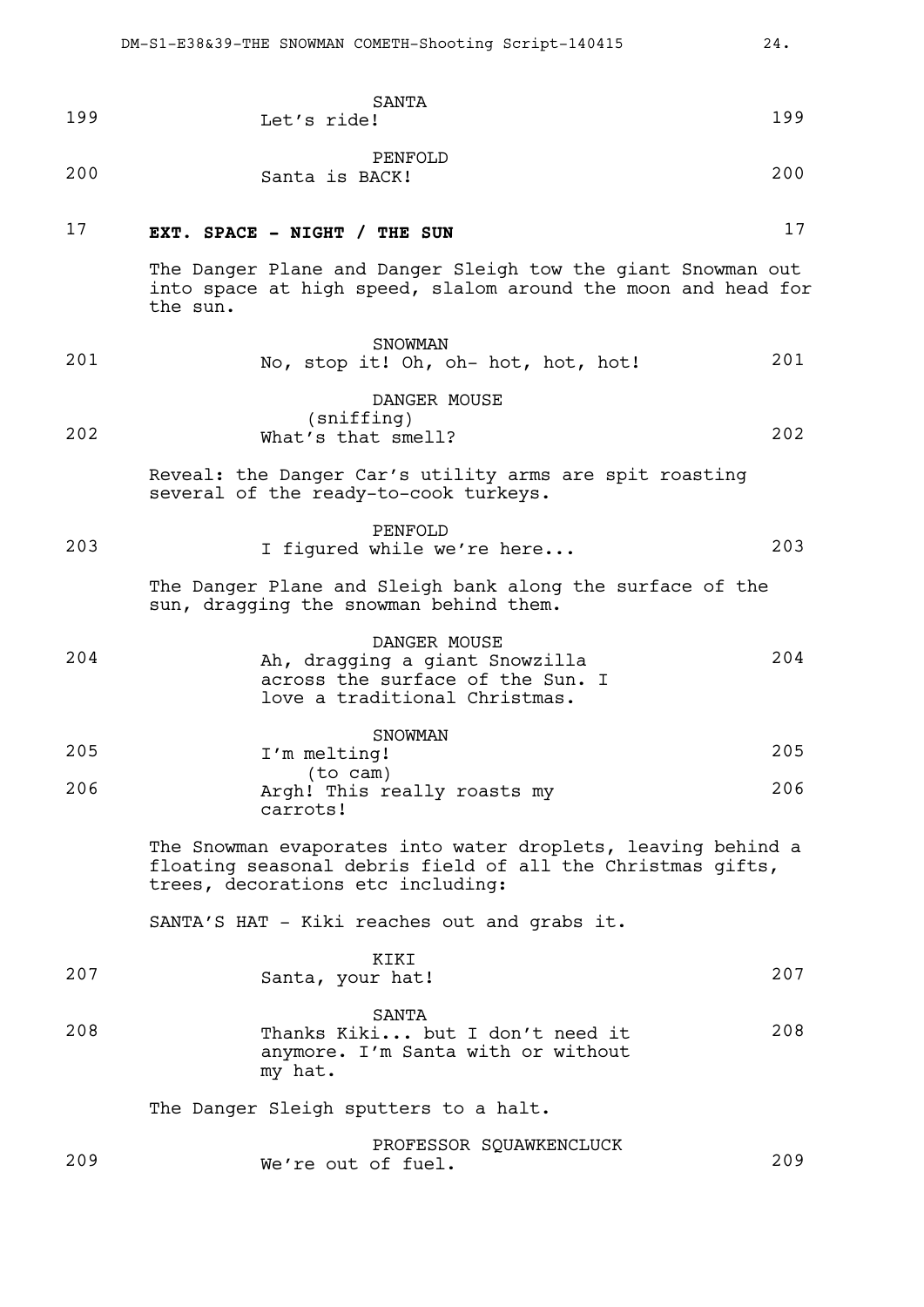| 210 | SANTA<br>Give me that hat!                                                                                                                                                 | 210 |
|-----|----------------------------------------------------------------------------------------------------------------------------------------------------------------------------|-----|
|     | He puts the hat on and fizzes with magical energy - the<br>engines reignite and the Danger Plane pulls alongside as they<br>follow the curvature of the earth, descending. |     |

Kiki looks back at the sun as it rises over the earth.

|--|--|

211 T-minus one hour until dawn, Santa. 211

SANTA

212 Danger Mouse, how about giving me a 212 hand delivering all these gifts?

Penfold bounces up and down, excited.

PENFOLD 213 Oh can we, Chief? Can we can?!? 213

### 18 **EXT. WORLD - VARIOUS - MONTAGE** 18

Santa's old sleigh, rebuilt and souped up - along with the real reindeer and the Danger Plane skirt low over roof tops and chimneys.

-Santa jumps down chimney after chimney, putting presents under trees and with a magical shake of his hat and clap of his hands, redecorating houses.

-On the sleigh, Kiki gives an enchanted, overwhelmed Penfold a go on the reins. Over-eager he snaps the reins and the whole sleigh lurches before Kiki regains control.

-DM meanwhile abseils down a zip-line into houses, smashing through walls and windows, leaving presents in stockings.

-Blitzen is sweating and struggling at the front of the sleigh. Penfold gives him a biscuit.

- Squawk shoots off a giant bazooka-like device that rains presents down with little parachutes on them over London.

- DM takes another sack full of toys from Kiki, who then kicks him in the shin. They both laugh about it (DM, Painfully)

- Danger Mouse drops coal on Count Duckula and the Baron. And IN to Dr. Loocifer, who is furious.

-Tiny Tim wakes up on Christmas Morning to find his front room is a paradise of presents and Christmas cheer.

Above him, unseen, DM is braced against the ceiling, Mission Impossible style.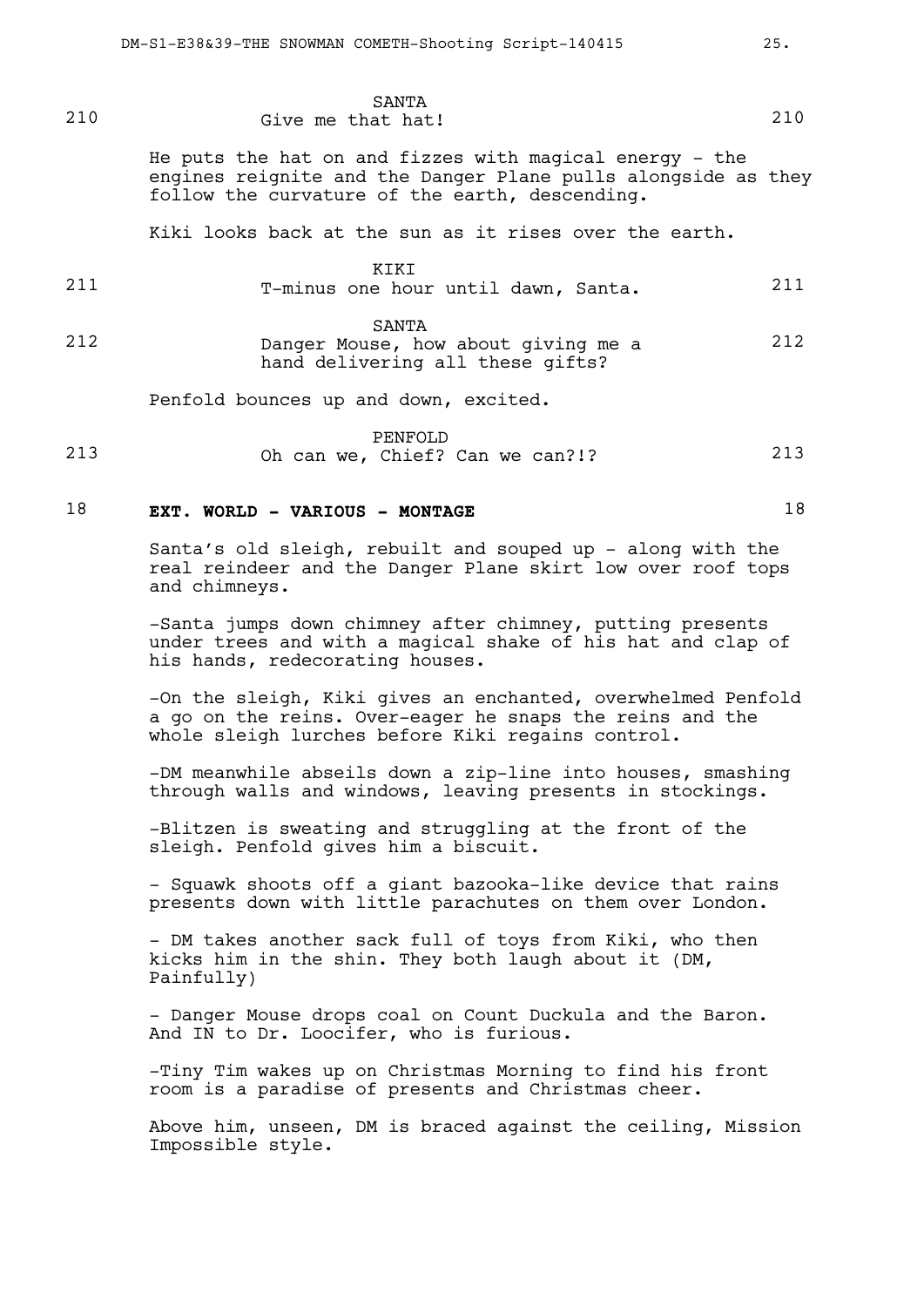He's about to fall when Santa whips down the chimney and as Tim's back is turned yanks DM away and back up the chimney.

### 19 **EXT. LONDON ROOFTOPS - DAY** 19

Bells ring out for Christmas Day across the snowy roofs.

# 20 **INT. DANGER HQ - DAY** 20

The agency Christmas Party is in full swing around a table laden with turkey and all the trimmings... with DM, Penfold, Colonel K, the Professor, Santa, Kiki and some extra elves. Santa raises a toast.

- SANTA 214 Merry Christmas, everyone! Ho, ho, 214 ho! Standard Christmas laugh.
- EVERYONE 215 Merry Christmas, Santa! 215

The Professor pokes him one last time. He's definitely real.

PROFESSOR SQUAWKENCLUCK 216 Alright, so you are real. I've got 216 a list of presents I want...

She gets out a thick A4 style report.

PROFESSOR SQUAWKENCLUCK (CONT'D) 217 1've divided it into subsections (217 and created an index...

Across the table, DM puts his arm round Penfold.

DANGER MOUSE 218 This is my kind of Christmas, 218 Penfold. Friends, Santa, some easily provoked elves and the afterglow of a mission accomplished.

|     |      | PENFOLD |     |
|-----|------|---------|-----|
| 219 | And? |         | 219 |

DANGER MOUSE 220 And presents too. Merry Christmas, 220 Penfold.

> He hands Penfold a present. Penfold unwraps it cautiously, then holds up a pair of argyle Christmas socks.

|     | PENFOLD                             |     |
|-----|-------------------------------------|-----|
| 221 | He he! Wow, Chief. A completely     | 221 |
|     | normal, non-exploding present! Just |     |
|     | what I wanted!                      |     |